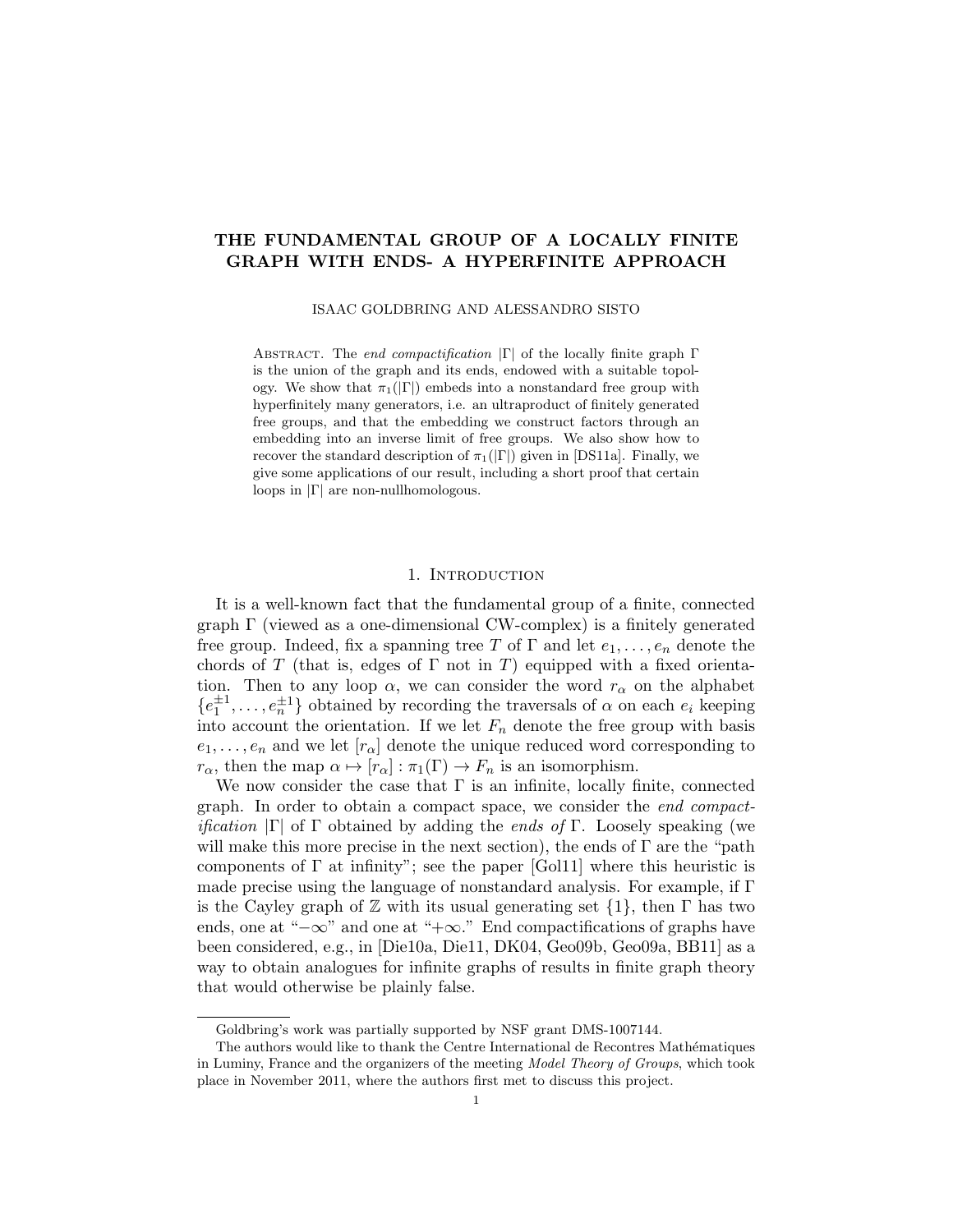In [DS11a], the authors find a combinatorial characterization of  $\pi_1(|\Gamma|)$ similar in spirit to the aforementioned construction for finite graphs. The authors have to overcome two main obstructions, both of which are illustrated through the following simple example. Consider the 1-way infinite sideways ladder  $\Gamma$  indicated below in Figure 1.



### Figure 1

Γ has one end, namely the point at "+∞." The loop α that starts at  $v_0$ , runs down the bottom edge of the ladder to  $+\infty$  and then back to  $v_0$ is clearly nullhomotopic. However, if one looks at the traces  $\alpha$  leaves on the chords of the spanning tree  $T$  pictured in Figure 1, we are left with the following word:

$$
r_{\alpha} = (e_1 e_2 \cdots)^{\frown} (\cdots e_2 e_1).
$$

This word has order type  $\omega + \omega^*$  (where  $\omega$  is the order type of the natural numbers and  $\omega^*$  is  $\omega$  equipped with its reverse ordering) and contains no consecutive appearances of  $e_i, e_i^{-1}$  for any i. In particular, the (usual) notion of reduction of words does not work well in this context. More generally, for any infinite, locally finite graph  $\Gamma$ , the authors of [DS11a] consider the group  $F_{\infty}$  consisting of reduced infinite words on the alphabet of oriented chords of a *topological* spanning tree of  $\Gamma$ ; here, an infinite word can have arbitrary countable order type, leading to a complicated (non-well-ordered) notion of reduction of words. Just taking any spanning tree of  $\Gamma$  would not work, as the closure of such a tree in  $|\Gamma|$  might contain loops. They then show that  $\pi_1(|\Gamma|)$  embeds as a subgroup of  $F_\infty$  and  $F_\infty$  embeds as a subgroup of an inverse limit of finitely generated free groups by sending an infinite word to the family of its finite subwords. These are, respectively, part  $(i)$  and  $(ii)$  of [DS11a, Theorem 15].

After seeing the nonstandard approach to ends outlined in [Gol11], Diestel asked the first author whether or not the nonstandard approach could lead to a simplification of the article [DS11a]. Immediately the following idea arose: Consider the graph  $\Gamma$  from Figure 1 and fix an infinite natural number  $\nu \in \mathbb{N}^* \setminus \mathbb{N}$ . (In this paper, we will assume that the reader is familiar with the basics of nonstandard analysis; otherwise they may consult [Dav77] or [Hen97].) We then consider the *hyperfinite* graph  $\Gamma_{\nu}$  appearing in Figure 2.

The nullhomotopic loop  $\alpha$  from the previous paragraph "naturally" induces an *internal* loop in  $\Gamma^*$ , namely the loop that starts at  $v_0$ , travels down the bottom edge to  $v_{\nu}$ , then returns back to  $v_0$ . The *hyperfinite* word that  $\alpha$  corresponds to is  $e_1e_2\cdots e_\nu e_\nu^{-1}\cdots e_2^{-1}e_1^{-1}$ , which clearly reduces to the trivial word, witnessing that  $\alpha$  is nullhomotopic.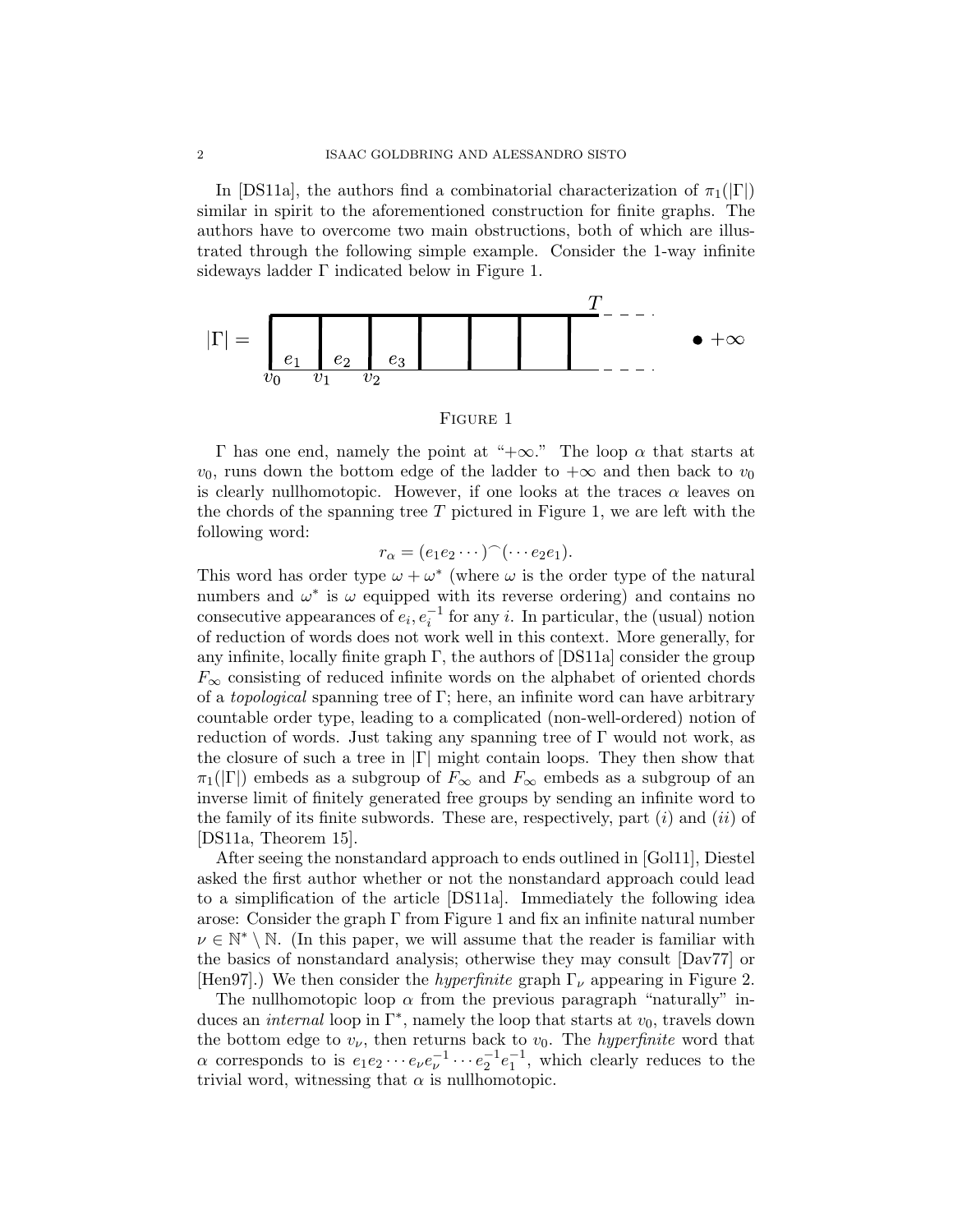

## FIGURE 2

The main purpose of this article is to make precise the naïve approach taken in the previous paragraph. More specifically, we prove

**Theorem 1.1.** Suppose  $\Gamma$  is a locally finite connected graph. Then there is a hyperfinite, internally connected graph  $\Gamma_{\text{hyp}}$  and an injective group morphism  $\Theta$ :  $\pi_1(|\Gamma|) \hookrightarrow \pi_1(\Gamma_{\text{hyp}})$ , where  $\pi_1(\Gamma_{\text{hyp}})$  is the internal fundamental group of  $\Gamma_{\text{hvo}}$ . Moreover,  $\Theta$  can be constructed in such a way that it factors through an embedding of  $\pi_1(|\Gamma|)$  into an inverse limit of finitely generated free groups.

By the transfer principle,  $\pi_1(\Gamma_{\text{hyp}})$  will be an *internally free group on* hyperfinitely many generators. Said another way:  $\pi_1(|\Gamma|)$  embeds into an ultraproduct of finitely generated free groups. The "moreover" part gives part of the aforementioned result of [DS11a]. In fact, in Section 4, we will show how our methods can be used to completely recover part  $(i)$  of [DS11a, Theorem 15] as described above (part  $(ii)$  is purely algebraic and the nonstandard set-up has nothing to say about this portion of the theorem). Two sample consequences of the theorem are reported below.

## Corollary 1.2.

- (1)  $\pi_1(|\Gamma|)$  has the same universal theory as a free group.
- (2)  $\pi_1(|\Gamma|)$  is  $\omega$ -residually free.

Recall that a group G is  $\omega$ -residually free if for any  $g_1, \ldots, g_n \in G \setminus \{1\},$ there is a surjective homomorphism  $\sigma: G \to F$  onto a free group such that  $\sigma(g_i) \neq 1$  for  $i = 1, \ldots, n$ . For finitely generated groups, conditions (1) and (2) in the above corollary are well-known to be equivalent, see e.g. [CG05]. Finitely generated groups satisfying conditions (1) and (2) are called *limit* groups and are widely studied.

We should mention that our construction is simpler than that of [DS11a] in that we do not need to concern ourselves with topological spanning trees (whose existence is nontrivial). On the other hand, our construction uses the *universal cover* of  $\Gamma_{\text{hyp}}$ , which is an internal tree where homotopies can be reparameterized in nice ways. Only with the hyperfinite approach is the recourse to the universal covering tree possible. Some applications of this result (and the construction of  $\Theta$ ) will be given in Section 5, where we give another proof of the fact that any inclusion of locally finite connected graphs  $\Gamma^1 \to \Gamma^2$  induces an injection  $\pi_1(|\Gamma^1|) \to \pi_1(|\Gamma^2|)$ , the main reason being that the analogous result is true for finite graphs.

The original motivation for the work in [DS11a] was to show that certain loops in  $|\Gamma|$  are non-nullhomologous. The motivation for this is that these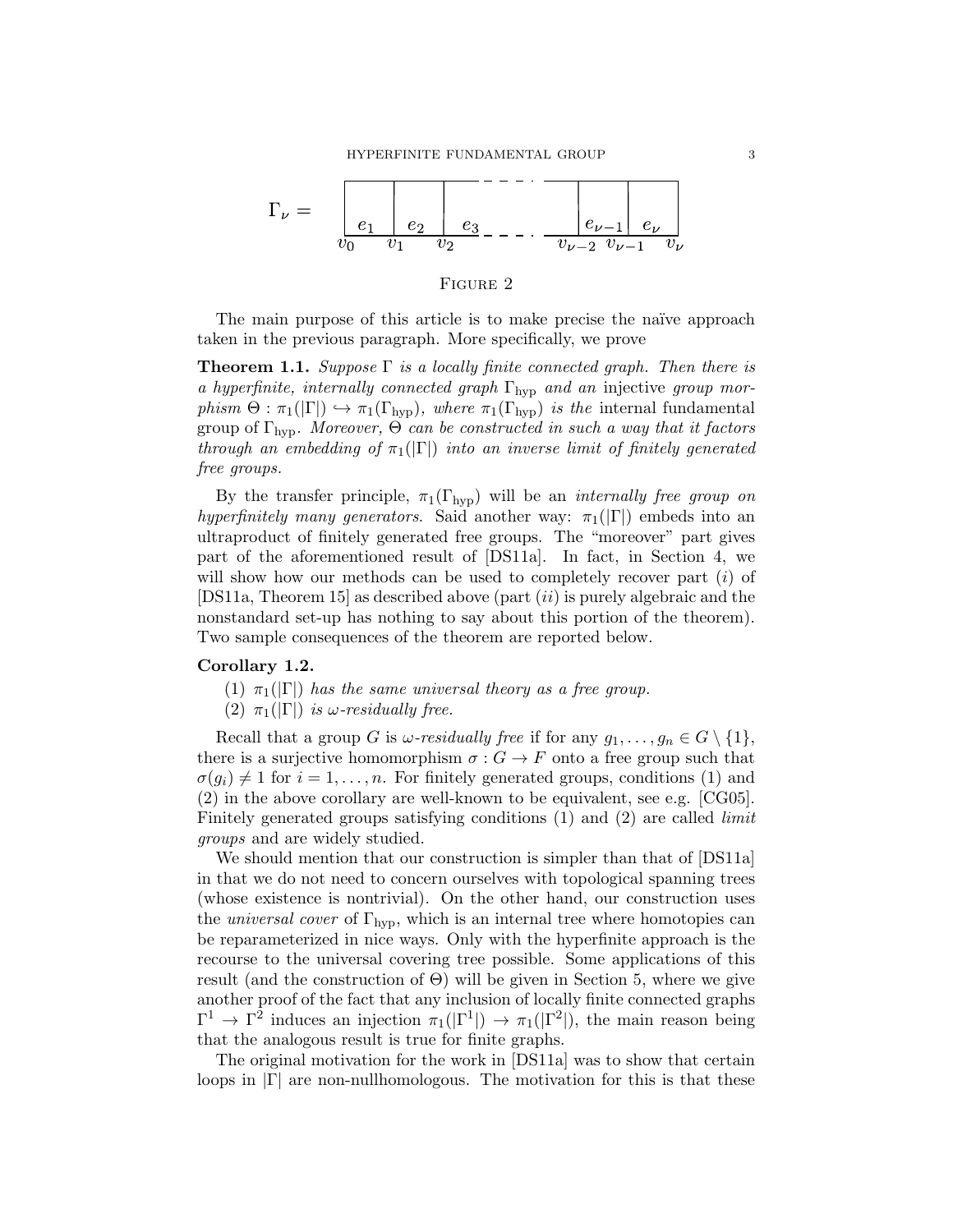loops are trivial in the so-called topological cycle space, another homology theory that has proven to be more suitable than the usual one to study Fredudenthal compactifications (of spaces even more general than graphs) [DS10, DS11b]. The existence of such loops implies that these theories are actually different. Using our techniques and the algorithm for calculating commutator lengths in finitely generated free groups, in Section 5 we give a very short proof that one of the loops in the infinite-sideways ladder above witnessing the difference between the said homology theories is in fact nonnullhomologous. We also make the remark that a loop  $\alpha$  gives rise to the trivial element of the topological cycle space if and only if  $\Theta(\alpha)$ , for  $\Theta$ as in the main theorem, is internally null-homologous in  $H_1(\Gamma_{\rm hyp})$  (with coefficients in  $\mathbb{Z}/2\mathbb{Z}$  or  $\mathbb Z$  depending on the version of topological cycle space under consideration).

We want to caution that our result does not imply that  $\pi_1(|\Gamma|)$  is a free group. (According to Corollary 18 of [DS11a],  $\pi_1(|\Gamma|)$  is free if and only if every end of  $\Gamma$  is contractible in  $|\Gamma|$ .) In general, an internally free group is not actually free. For example,  $\mathbb{Z}^*$  is internally free on one generator. Fix  $M, N \in \mathbb{N}^* \setminus \mathbb{N}$  with  $\frac{M}{N}$  infinitesimal and consider the injective group morphism  $(a, b) \mapsto aM + bN : \mathbb{Z}^2 \to \mathbb{Z}^*$ . Since  $\mathbb{Z}^2$  is not free, we see that  $\mathbb{Z}^*$ is not free.

We would like to thank Reinhard Diestel for suggesting this project to us and for being so supportive of the nonstandard approach.

## 2. Preliminaries on End Compactifications

In this section, we fix a proper, pointed geodesic metric space  $(X, d, p)$ . For  $n \in \mathbb{N}$ , we let  $B(p,n)$  (resp.  $B(p,n)$ ) denote the closed (resp. open) ball of radius n around p. For  $x, y \in X$ , we write  $x \propto_n y$  to mean that there is a path in X connecting x to y which remains entirely in  $X \setminus B(p, n)$ . Given proper rays  $r_1, r_2 : [0, \infty) \to X$  based at p, we say that  $r_1$  and  $r_2$ determine the same end of X if for every  $n \in \mathbb{N}$ , there is  $t_0 \in [0,\infty)$  such that for all  $t \geq t_0$ ,  $r_1(t) \propto_n r_2(t)$ . The notion of determining the same end is an equivalence relation on the set of proper rays beginning at  $p$  and we let end $(r)$  denote the equivalence class of the proper ray r.

The end compactification of X, denoted  $|X|$ , is the set X together with its ends. There is a natural topology on |X|, where a neighborhood basis of  $x \in$ X is a neighborhood basis of x induced by the metric and a neighborhood basis for end $(r)$  is given by sets of the form

$$
W_n(\text{end}(r)) = \{ \text{end}(r') \mid \exists m_0 \in \mathbb{N} \,\forall m \ge m_0 \,r(m) \propto_n r'(m) \} \cup
$$

$$
\{ x \in X \mid \exists m_0 \in \mathbb{N} \,\forall m \ge m_0 \,r(m) \propto_n x \}.
$$

In [Gol11], a nonstandard characterization of the topology of the space of ends of  $X$  was outlined. In this section, we adapt the arguments from [Gol11] to show that |X| is the same as the space  $|X|_{\text{ns}}$  (the "nonstandard")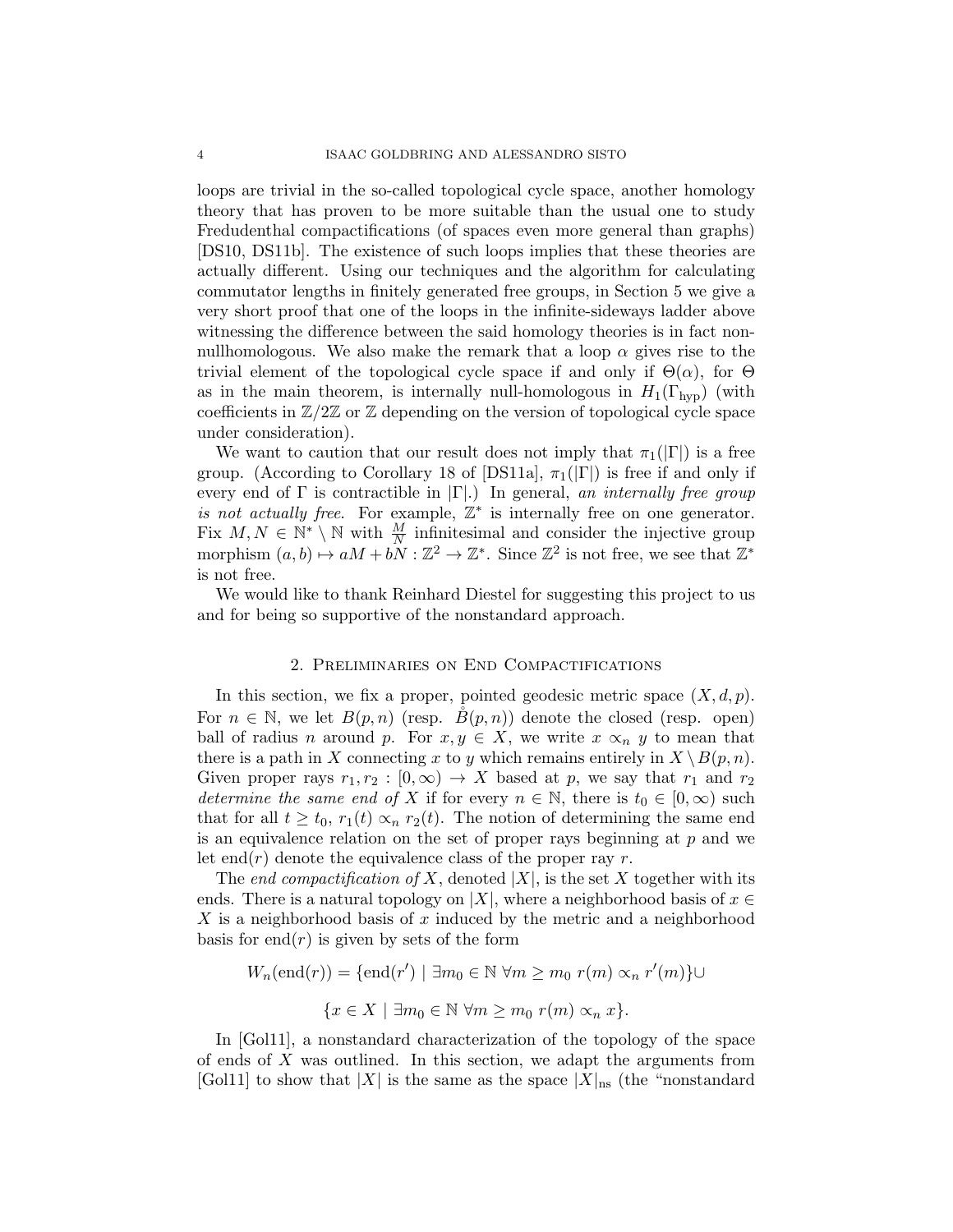ends compactification") defined below. First, set

 $X_{\text{fin}} := \{x \in X^* \mid d(x, p) \text{ is finite}\}\$ and  $X_{\text{inf}} := X^*$  $X_{\text{inf}} := X^* \setminus X_{\text{fin}}.$ 

For  $x, y \in X^*$ , write  $x \propto y$  (resp.  $x \propto_n y$  for some  $n \in \mathbb{N}$ ) if there exists an internal path connecting x to y in  $X^*\backslash X_{fin}$  (resp. in  $X^*\backslash B(p, n)$ ). For  $x \in X_{\text{inf}}$ , let [x] denote the equivalence class of x with respect to  $\infty$ . Set  $IPC(X) := \{ [x] \mid x \in X_{\text{inf}} \}$  and  $|X|_{\text{ns}} := X \cup IPC(X)$ . We consider the topology on  $|X|_{\text{ns}}$  where a neighborhood basis for  $[x] \in \text{IPC}(X)$  is given by

$$
V_n([x]):=\{[x']\in {\rm IPC}(X)\,\,|\,\,x'\propto_n x\}\cup\{x'\in X\,\,|\,\,x'\propto_n x\},
$$

and a neighborhood basis for  $x \in X$  is a neighborhood basis for the topology induced by the metric.

In [Gol11], it is proven that  $IPC(X)$  is homeomorphic to the space  $Ends(X)$ of the ends of X via the homeomorphism  $\eta :$  Ends $(X) \to \text{IPC}(X)$  given by  $\eta(\text{end}(r)) = [r(\sigma)],$  where  $\sigma \in \mathbb{R}^{>0}_{\text{inf}}$  is fixed. Extend  $\eta$  to a map  $\overline{\eta}: |X| \to$  $|X|_{\text{ns}}$  by requiring  $\overline{\eta}$  to be the identity map on X.

**Proposition 2.1.**  $\overline{\eta}: |X| \to |X|_{\text{ns}}$  is a homeomorphism.

Proof. We begin with the following **Claim:**  $W_n(\text{end}(r)) = W'_n(\text{end}(r)),$  where

 $W'_n(\text{end}(r)) = {\text{end}(r') \mid r(\sigma) \propto_n r'(\sigma)} \cup \{x \in X \mid x \propto_n r(\sigma)\}.$ 

**Proof of Claim:** The containment  $\subseteq$  follows by transfer as  $\sigma \geq m_0$ . For the other containment, suppose that  $end(r') \in W'_n(\text{end}(r))$ , so  $r(\sigma) \propto_n r'(\sigma)$ . If end $(r') \notin W_n(\text{end}(r))$ , then, by overflow, there is  $\sigma' > \mathbb{N}$  such that  $r(\sigma') \not\propto_n$  $r'(\sigma')$ . Since  $r(\sigma) \propto_n r(\sigma')$  and  $r'(\sigma) \propto_n r'(\sigma')$ , we get  $r(\sigma) \not\propto_n r'(\sigma)$ , a contradiction. The other case is similar.

Since |X| is compact and  $\overline{\eta}$  is bijective, it suffices to show that  $\overline{\eta}$  is continuous.  $\overline{\eta}$  is clearly continuous on X, so let us consider end $(r) \in |X|$  and  $n > 0$ . The proof will be finished if we can show that  $\overline{\eta}(W'_n(\text{end}(r))) = V_n([r(\sigma)]).$ However, this is immediate from the definitions and the fact that  $\eta$  is a homeomorphism.

**Lemma 2.2.** If  $|X^*|$  denotes the internal end compactification of  $X^*$ , then  $|X|^* = |X^*|.$ 

*Proof.* Both spaces are the union of  $X^*$  and the quotient of the internally proper rays in  $X^*$  emanating from  $p$  modulo the relation of determining the same internal end.  $\hfill \square$ 

3. EMBEDDING  $\pi_1(\Gamma)$  into  $\pi_1(\Gamma_{hun})$ 

3.1. The Main Theorem. In this section, we fix an infinite, locally finite, connected graph  $\Gamma$  with end compactification  $|\Gamma|$ . We also fix a basepoint  $p \in \Gamma$ .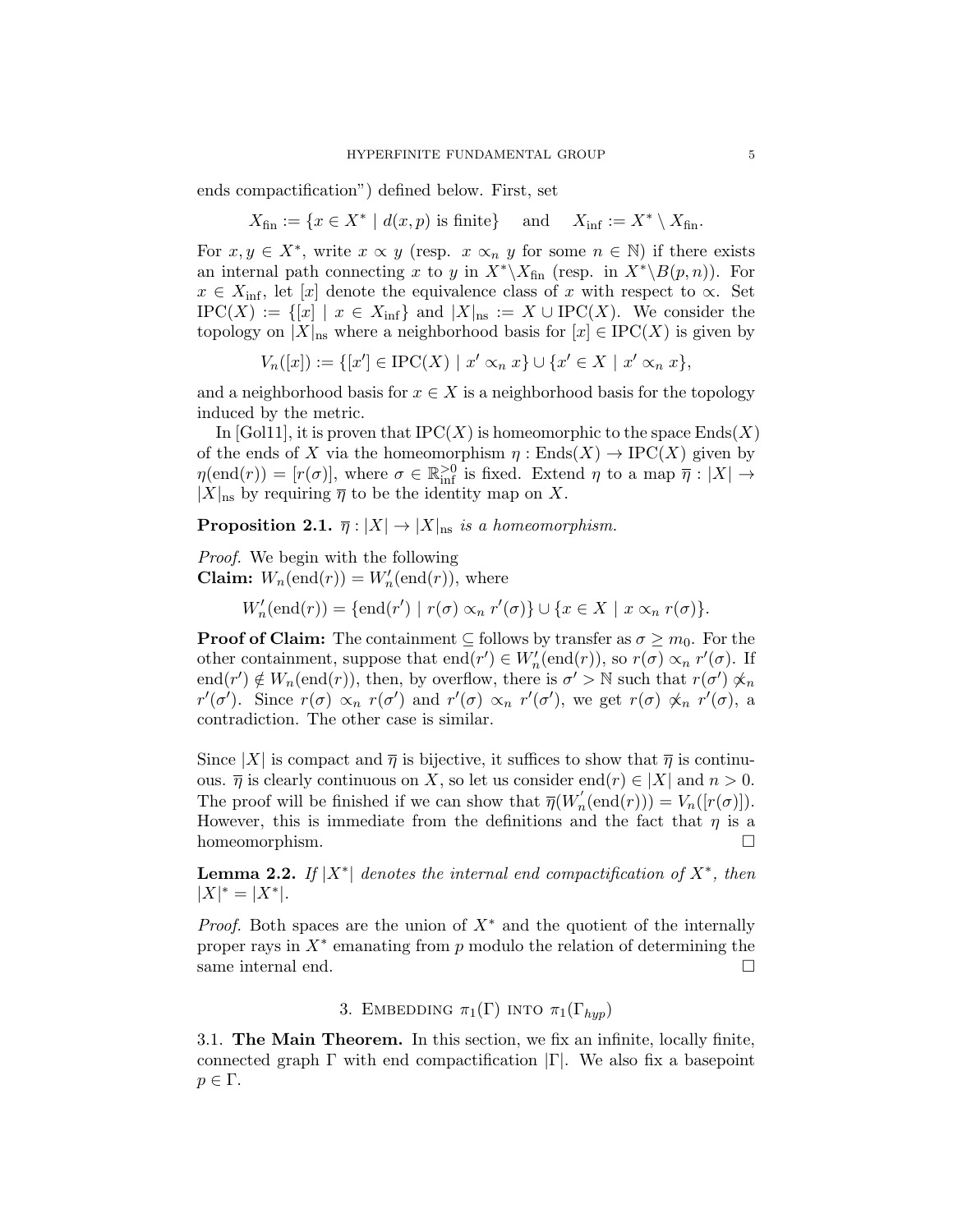**Lemma 3.1.** Suppose that  $n \in \mathbb{N}$  and  $\theta : \Gamma \to \Gamma_n$  is the map which collapses each connected component of  $\Gamma \setminus B(p,n)$  to a point. Then  $\theta$  extends continuously to a map  $\theta : |\Gamma| \to \Gamma_n$ .

*Proof.* Given end $(r) \in |\Gamma|$  and  $x \in \Gamma \cap W_n(\text{end}(r))$ , set  $\theta(\text{end}(r)) := \theta(x)$ . It is then easy to check that  $\theta(W_n(r)) = {\theta(x)}$ , whence  $\theta$  is continuous at  $end(r).$ 

In the rest of this section, we fix  $\nu \in \mathbb{N}^* \setminus \mathbb{N}$  and set  $\theta : \Gamma^* \to \Gamma_{\text{hyp}}$  to be the map which collapses each internally connected component of  $\Gamma^* \setminus \overline{B}(p, \nu)$ to a point. We consider  $\Gamma$  both as a subset of  $|\Gamma|^*$  and  $\Gamma_{\text{hyp}}$  in the obvious way and let  $\hat{\Gamma}$  denote both the elements of  $|\Gamma|^*$  and  $\Gamma_{\text{hyp}}$  an infinitesimal distance away from an element of  $\Gamma$ . (This double use of  $\Gamma$  should not cause any confusion.) By the previous lemma, we obtain an extension of  $\theta$  to an internally continuous map  $\theta : |\Gamma^*| = |\Gamma|^* \to \Gamma_{\text{hyp}}$ . Consequently, we get an induced map on the internal fundamental groups:

**Definition 3.2.** We set  $\Theta$ :  $\pi_1(|\Gamma|^*) \to \pi_1(\Gamma_{\text{hyp}})$  to be the group homomorphism induced by the map  $\theta : |\Gamma|^* \to \Gamma_{\text{hyp}}$ . Here,  $\pi_1(|\Gamma|^*)$  and  $\pi_1(\Gamma_{\text{hyp}})$  are the internal fundamental groups of  $|\Gamma|^*$  and  $\Gamma_{\text{hyp}}$  respectively.

Observe that  $\pi_1(|\Gamma|^*) = (\pi_1(|\Gamma|))^*$ , so  $\pi_1(|\Gamma|)$  is a subgroup of  $\pi_1(|\Gamma|^*)$ . Our main goal is to show that  $\Theta|_{\pi_1(|\Gamma|)}$  is injective, proving Theorem 1.1. First, we show that the we can construct  $|\Gamma|$  in a nonstandard fashion analogous to the construction of Section 2 using  $\Gamma_{\rm hyp}$  instead of  $\Gamma^*$ .

Here, we are slightly abusive in notation and let  $\Gamma$  refer to the elements of either  $\Gamma^*$  or  $\Gamma_{\text{hvp}}$  that are infinitely close to an element of  $\Gamma$ .

We let d denote the usual metric on  $\Gamma$ , namely the path metric on  $\Gamma$  when each edge is identified with the interval [0,1]. Similarly, we let  $d_h$  denote the internal metric on  $\Gamma_{\text{hyp}}$  obtained by identifying each edge with  $[0, 1]^*$ .

For  $x, y \in \Gamma_{\text{hyp}}$ , write  $x \propto y$  (resp.  $x \propto_n y$  for some  $n \in \mathbb{N}$ ) if there exists an internal path connecting x to y in  $\Gamma_{\text{hyp}}\backslash\hat{\Gamma}$  (resp. in  $\Lambda\backslash B(p, n)$ ), and denote by [x] the equivalence class of x with respect to  $\propto$ . Also, let IPC<sub>hyp</sub>(Γ) denote the collection of such equivalence classes. Finally, consider the topology on  $|\Gamma|_{hyp} := \Gamma \cup \text{IPC}_{hyp}(\Gamma)$  where a neighborhood basis for  $[x] \in \text{IPC}_{hyp}(\Gamma)$  is given by

$$
V_n^{\text{hyp}}([x]) := \{ [x'] \in \text{IPC}_{\text{hyp}}(\Gamma) \mid x' \propto_n x \} \cup \{ x' \in \Gamma \mid x' \propto_n x \},
$$

and a neighborhood basis for  $x \in \Gamma$  is a neighborhood basis for the topology induced by the metric.

Suppose  $x, y \in \Gamma_{\text{inf}}$  are such that there is an internal path connecting x to y in  $\Gamma^*\backslash\Gamma$ . Then, composing with  $\varphi$ , we get an internal path connecting  $\varphi(x)$  to  $\varphi(y)$  in  $\Lambda\backslash\Gamma$ . This allows us to define a map  $\chi: |\Gamma|_{\text{ns}} \to |\Gamma|_{\text{hyp}}$  which restricts to the identity on  $\Gamma$  and satisfies  $\chi([x]) = [\varphi(x)]$  for each  $x \in \Gamma_{\text{inf}}$ .

**Lemma 3.3.**  $\chi$  is a homeomorphism.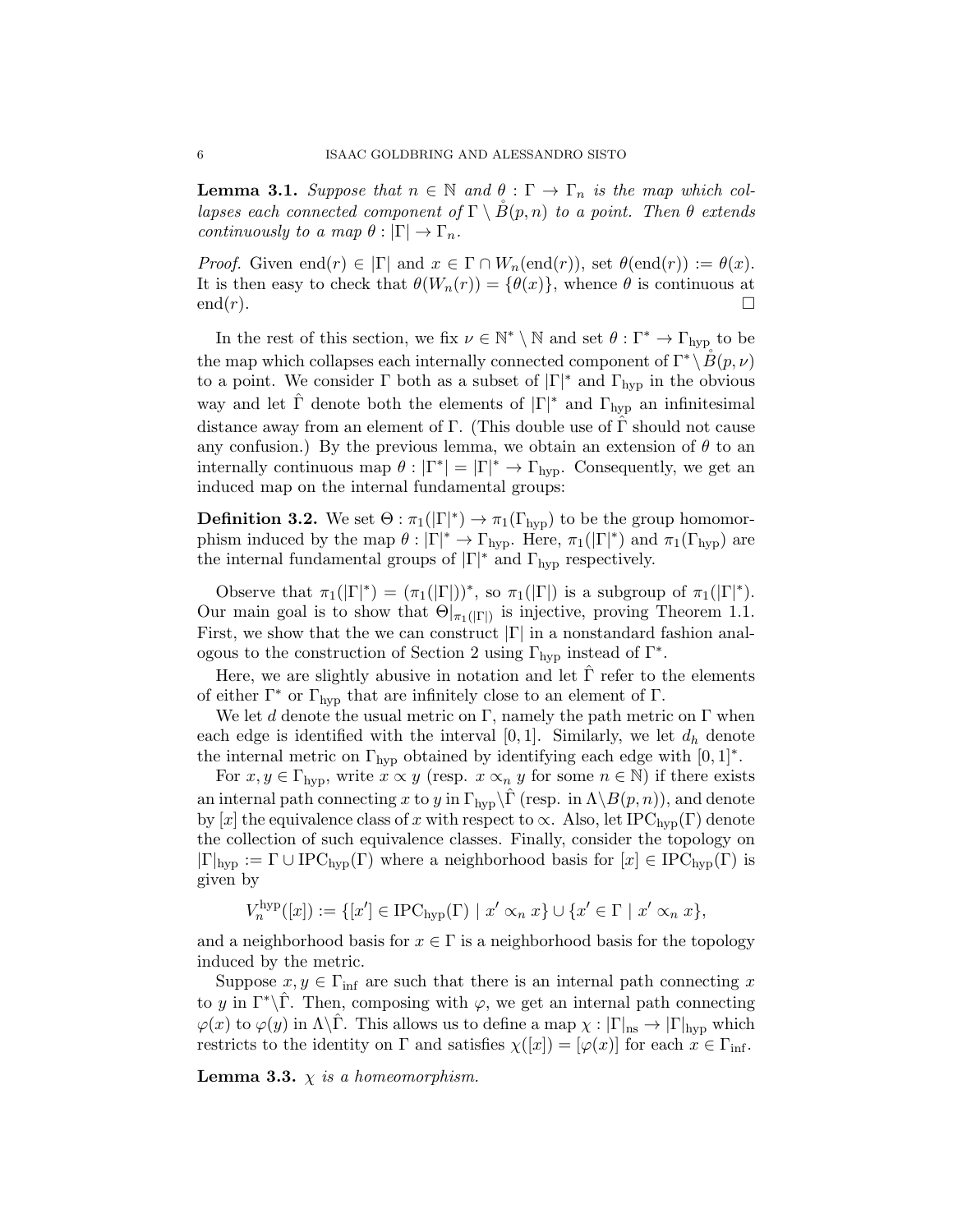*Proof.* Arguing as before the lemma,  $V_n([x])$  is mapped into  $V_n^{\text{hyp}}([\varphi(x)])$ for each  $x \in \Gamma_{\text{inf}}$ , whence  $\chi$  is continuous. Since  $|\Gamma|_{\text{ns}}$  is compact, it suffices to prove that  $\chi$  is bijective. Since  $\chi$  is clearly surjective, it remains to prove that  $\chi$  is injective. Towards this end, suppose that  $\varphi(x)$  can be connected to  $\varphi(y)$  by an internal path in  $\Gamma_{\text{hyp}}\backslash\Gamma$ . Then the same holds for  $\theta(x), \theta(y)$ with  $\Gamma_{\text{hyp}}$  instead of  $\Lambda$ . Call  $\gamma$  the internal path in  $\Gamma_{\text{hyp}}\setminus\hat{\Gamma}$  connecting them. Consider pairs of values  $t_0^j$  $\dot{y}_0, t_1^j$  so that  $d_h(\gamma(t_i^j))$  $\psi^{j}_{i}$ ),  $p) = \nu, \ \gamma(t^{j}_{0})$  $\binom{J}{0}$  is in the same connected component of  $\Gamma^* \backslash \overset{\circ}{B}(p, \nu)$  as  $\gamma(t_1^j)$  $j(1)$ , and the interval  $[t_0^j]$  $\left[0,t_1^j\right]$  is maximal among intervals with endpoints satisfying these properties. We can substitute  $\gamma|_{[t_0^j, t_1^j]}$  with an internal path in  $\Gamma^* \backslash \mathring{B}(p, \nu)$  connecting  $\gamma(t_0^j)$  $_0^j$ ) to  $\gamma(t_1^j$  $j(1)$  (if  $t_0^j > 0$  and  $t_1^j < 1$ , otherwise use x and/or y), and so we obtain an internal path from x to y in  $\Gamma^*\backslash \hat{\Gamma}$ .

**Theorem 3.4.**  $\Theta|_{\pi_1(|\Gamma|)} : \pi_1(|\Gamma|) \to \pi_1(\Gamma_{\text{hyp}})$  is injective.

The following corollary will be useful for our applications.

Corollary 3.5. If  $\Lambda$  is a hyperfinite graph and there exist internally continuous maps  $\varphi : |\Gamma|^* \to \Lambda$ ,  $\psi : \Lambda \to \Gamma_{\text{hyp}}$  so that  $\psi \circ \varphi = \theta$ , then the map induced by  $\varphi$  at the level of fundamental groups is injective when restricted to  $\pi_1(|\Gamma|)$ .

*Proof.* (of Theorem 1.1) Suppose that  $\theta(\alpha)$  is (internally) null-homotopic, for some loop  $\alpha : [0,1] \to |\Gamma|$  based at  $p \in \Gamma$ . We will construct a continuous family of paths  $\gamma_t$  connecting p to  $\alpha(t)$ . The idea for constructing such a family is the following. As  $\theta(\alpha)$  is null-homotopic, it lifts to an internal loop in the internal universal cover  $\Gamma_{\text{hyp}}$  of  $\Gamma_{\text{hyp}}$ , which is an internal tree. We can then project on  $\Gamma_{\text{hyp}}$  a family of geodesics connecting a lift of p to points in the lift of  $\theta(\alpha)$  based at the same point, and use these projected paths to construct the required homotopy.

Convenient reparameterizations. Even though it is not absolutely necessary, we will assume that  $\alpha$  makes no partial crossing of edges, meaning that if the point  $\alpha(x)$  is contained in the interior of an edge then there is an interval I containing x so that  $\alpha(I)$  is the edge containing  $\alpha(x)$  and  $\alpha|_I$ connects the endpoints of the said edge. We can achieve this by a homotopy in view of [DS11a, Lemma 2]. Let  $\rho : \mathbb{N}^* \to \mathbb{N}^*$  be the function such that  $\rho(\xi)$  is the cardinality of the edges at distance at most  $\xi$  from  $p \in \Gamma_{\text{hyp}}$ that are crossed by  $\theta(\alpha)$ , counted with multiplicity. (The distance of an edge from  $p$  is the minimal distance of its endpoints from  $p$ .) Notice that if  $\xi$  is finite, then  $\rho(\xi)$  is finite as it coincides with the number of edges at distance at most  $\xi$  from p crossed by  $\alpha$  counted with multiplicity. We can reparameterize  $\theta(\alpha) : [0, \lambda] \to \Gamma_{\text{hyp}}$ , for some finite  $\lambda \in \mathbb{R}^*$ , so that subintervals of  $[0, \lambda]$  which correspond to crossing an edge at distance  $\xi$ from p have length  $1/(2^{\xi}\rho(\xi))$ . Notice that  $\lambda$  is indeed finite because, as there are at most  $\rho(\xi)$  subpaths of  $\theta(\alpha)$  corresponding to crossing an edge at distance  $\xi$  from p, we have  $\lambda \leq \sum_{\xi \in \mathbb{N}^*} \rho(\xi)/(2^{\xi} \rho(\xi)) = 1$ . Also, we can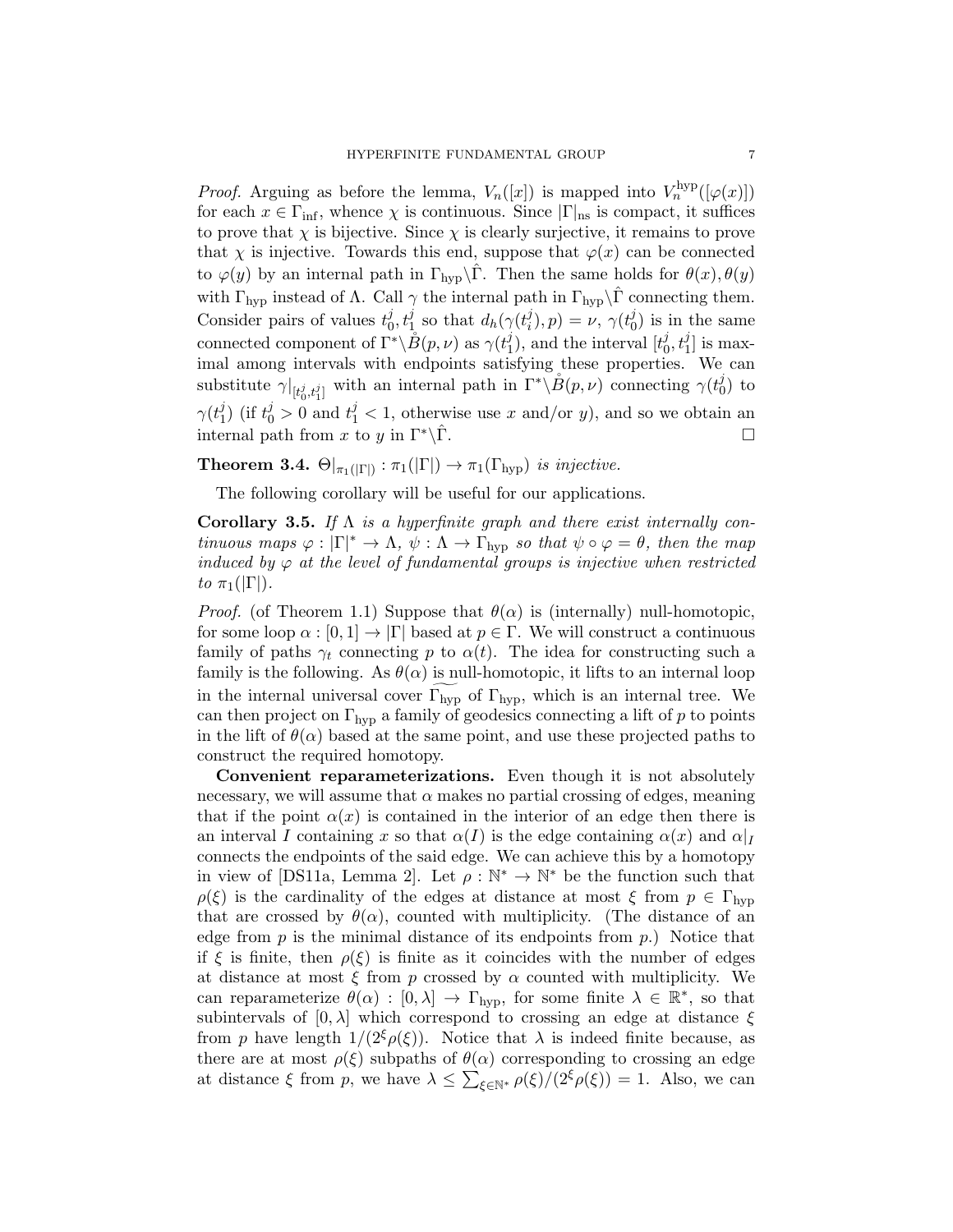reparameterize  $\alpha$  so that for each  $\tau \in [0, \lambda]$  we have  $\alpha(st(\tau)) = st(\theta(\alpha)(\tau))$ if  $\theta(\alpha)(\tau) \in \hat{\Gamma}$ , and  $\alpha(st(\tau))$  is the end corresponding to  $\theta(\alpha)(\tau)$  otherwise (the correspondence is given by Lemma 3.3). Here, st :  $\hat{\Gamma} \to \Gamma$  is the map so that  $st(x)$  has infinitesimal distance from x.

**The homotopy.** Let  $f : \Gamma_{hyp} \to \Gamma_{hyp}$  be the universal covering map and fix  $\tilde{p} \in \Gamma_{\text{hyp}}$  such that  $f(\tilde{p}) = p$ . As mentioned above, the fact that  $\theta(\alpha)$  is null-homotopic means that it can be lifted to a loop  $\theta(\alpha)$  in  $\Gamma_{\text{hyp}}$ based at  $\tilde{p}$ , that is,  $f \circ \widetilde{\theta(\alpha)} = \theta(\alpha)$ . Let  $\tilde{d}$  the metric of  $\widetilde{\Gamma_{\text{hyp}}}$ . Fix  $t \in$  $[0, \operatorname{st}(\lambda)],$  let  $\widetilde{\delta}_t : [0, \widetilde{d}(\widetilde{p}, \widetilde{\theta(\alpha)}(t))] \to \widetilde{\Gamma_{\text{hyp}}}$  be the geodesic connecting  $\widetilde{p}$  to  $\theta(\alpha)(t)$  and let  $\delta_t := f \circ \delta_t$ . (It is possible that  $\lambda < \text{st}(\lambda)$ , whence these definitions are ill-defined for  $t = st(\lambda)$ ; in this case, let  $\delta_{st(\lambda)}$  be the geodesic connecting  $\tilde{p}$  to  $\widetilde{\theta(\alpha)}(\lambda)$  and let  $\delta_{\text{st}(\lambda)} := f \circ \tilde{\delta}_{\text{st}(\lambda)}$ . Reparameterize  $\delta_t$  to obtain  $\phi_t : [0, \lambda_t] \to \Gamma_{\text{hyp}}$  with the property that subintervals of  $[0, \lambda_t]$  which correspond to crossing an edge at distance  $\xi$  from p have length  $1/(2^{\xi}\rho(\xi))$ . Notice that the image of  $\delta_t$  (and so that of  $\phi_t$ ) is contained in that of  $\theta(\alpha)$ . In fact, given any path in a tree, the (image of the) geodesic connecting its endpoints is contained in (the image of) the path. As a consequence,  $\phi_t$ is the concatenation of subpaths of  $\theta(\alpha)$  with disjoint domain and so  $\lambda_t$  is finite.

Define  $\gamma_t : [0,1] \to |\Gamma|$  by  $\gamma_t(u) = \text{st}(\phi_t(u\lambda_t))$  if  $\phi_t(u\lambda_t) \in \hat{\Gamma}$ , and let  $\gamma_t(u)$  be the end corresponding to  $\phi_t(u\lambda_t)$  otherwise (we are using Lemma 3.3 again).

We claim that  $H : [0, st(\lambda)] \times [0, 1] \rightarrow |\Gamma|$  defined by  $H(t, u) := \gamma_t(u)$  is continuous and hence provides a homotopy from  $\alpha$  to the trivial loop.

**Long common subpaths.** The key observation is that  $\phi_{t_0}, \phi_{t_1}$  differ at most in final intervals of the respective domains of length bounded by  $|t_0-t_1|$ , meaning that we have  $\phi_{t_0}|_{[0,\lambda]} = \phi_{t_1}|_{[0,\lambda]}$  for  $\lambda = \max\{\lambda_{t_i}-(t_1-t_0)\}.$ To see this, suppose, without loss of generality, that  $t_0 < t_1$  and let  $\beta$  be the maximal common initial subpath of  $\phi_{t_0}$  and  $\phi_{t_1}$ ; we must show that the length of the domain of  $\beta$  is at least  $\lambda_{t_i}$  –( $t_1-t_0$ ) for  $i = 0, 1$ . For  $i = 0, 1$ , let  $\phi'_i$  denote the final subpath of  $\phi_{t_i}$  connecting the last point of  $\beta$  to  $\theta(\alpha)(t_i)$ . Then the lift of  $\phi'_i$  is contained in the geodesic segment connecting  $\theta(\alpha)(t_0)$ to  $\theta(\alpha)(t_1)$ , whose image in turn is contained in the image of  $\theta(\alpha)[t_0, t_1]$ . As explained above, this means that the image of  $\phi'_{i}$  is contained in the image of  $\theta(\alpha)[t_0, t_1]$  and  $\phi'_i$  is a concatenation of subpaths of  $\theta(\alpha)[t_0, t_1]$ , whence the domain of  $\phi'_i$  is at most  $t_1 - t_0$ . Thus the claim is proven.

**Proof of continuity.** Fix  $t \in [0, st(\lambda)]$  and  $u \in [0, st(\lambda_t)]$ . Define  $\gamma'_t(u) =$ st( $\phi_t(u)$ ) if  $\phi_t(u) \in \hat{\Gamma}$  and  $\gamma'_t(u)$  is the end corresponding to  $\phi_t(u)$  otherwise. (Once again, this formula may be ill-defined for  $u = st(\lambda_t)$  if  $\lambda_t < st(\lambda_t)$ ; in this case, we make the obvious change to the definition of  $\gamma_t'(\text{st}(\lambda_t))$ .) We now consider the function

$$
H': \{(t, u) \in [0, st(\lambda)] \times \mathbb{R}_{\geq 0} : u \leq st(\lambda_t)\} \to |\Gamma|
$$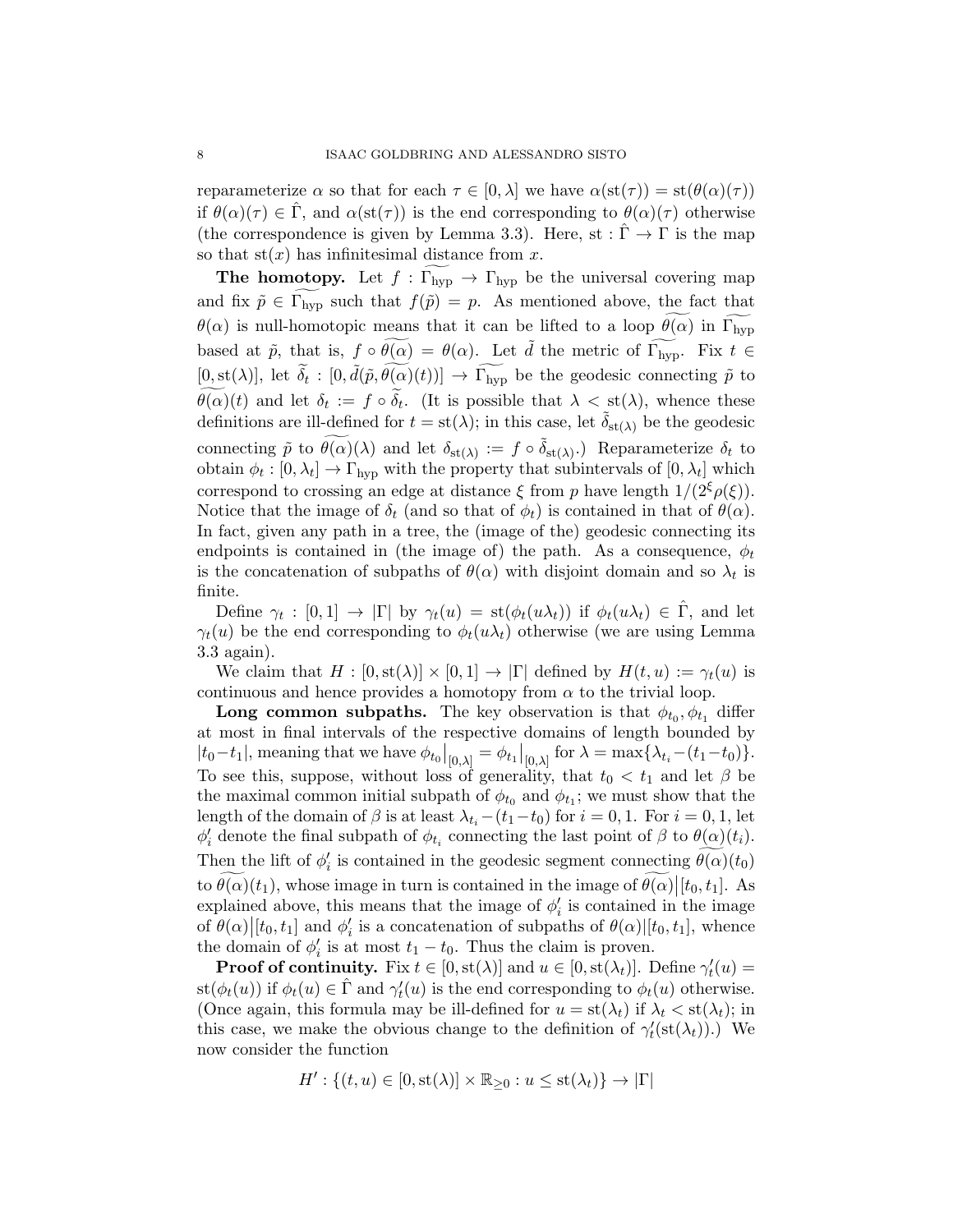given by  $H'(t, u) := \gamma'_t(u)$ . Since the key observation implies that  $t \mapsto \text{st}(\lambda_t)$ is continuous, in order to check continuity of  $H$  it suffices to check continuity of H'. (Notice that  $\phi_t(u\cdot st(\lambda_\tau))$  is infinitely close to  $\phi_t(u\cdot \lambda_t)$  if one of them is in  $\Gamma$  and that otherwise the subpath of  $\phi_t$  connecting them does not intersect  $\Gamma$  so that they correspond to the same end.)

We first show that H' is continuous at  $(t, u)$  if  $H'(t, u) \in \Gamma$ . Indeed, we claim that for  $n \geq d(p, \phi_t(u)) + 1$  and  $\epsilon < 1/2$ , if  $|t-t'| < \epsilon/(2^{n+1}\rho(n+1))$  and  $|u-u'| < \epsilon/(2^{n+1}\rho(n+1))$ , then we have  $d(H'(t,u), H'(t',u')) \leq 3\epsilon$ . To see this, first observe that if  $|t-t'| < \epsilon/(2^{n+1}\rho(n+1))$ , then  $\phi_t$  and  $\phi_{t'}$  either differ by paths contained in  $B(p, n + 1)$  whose lengths are each bounded above by  $\epsilon$  or by paths contained in the complement of  $B(p, n-1)$ . Indeed, keeping into account our choice of parameterization, if the endpoint of  $\phi_t$  is in  $B(p,n)$ , then  $\phi_t|_{[\max\{0,\lambda_t-|t-t'|\},\lambda_t]}$  is contained in  $B(p,n+1)$  and hence has length at most  $\epsilon$ , and otherwise the said subpath cannot travel through an edge at distance  $n-1$  from p. To finish the proof of our claim, it suffices to observe that if  $\beta$  is any path contained in  $B(p, n+1)$  satisfying our choice of the parameterizations (e.g.  $\phi_t, \phi_{t'}$ ) and if  $|\sigma - \sigma'| < \epsilon/(2^{n+1}\rho(n+1)),$ then  $d_h(\beta(\sigma), \beta(\sigma')) < \epsilon$ .

Suppose instead that  $H'(t, u)$  is an end. We claim that if  $|t - t'| <$  $1/(2^{n+1}\rho(n+1))$  and  $|u-u'| < 1/(2^{n+1}\rho(n+1))$ , then  $\phi_t(u)$  can be connected to  $\phi_{t'}(u')$  by a path lying outside  $B(p, n)$ , which proves the continuity of  $H'$ at  $(t, u)$  in view of the nonstandard characterization of the topology of  $|\Gamma|$ and the fact that  $\phi_t(u)$ ,  $\phi_{t'}(u')$  represent the same point of  $|\Gamma|$  as  $H'(t, u)$ ,  $H'(t',u').$ 

With the given restrictions on  $t', u'$ , we have that  $\phi_t, \phi_{t'}$  differ by paths contained in some connected component  $C_1$  of  $\Gamma_{\text{hyp}}\backslash B(p,n)$  and also  $\phi_{t'}(\sigma)$ ,  $\phi_{t'}(u')$  must lie in the same connected component  $C_2$  of  $\Gamma_{\text{hyp}}\backslash B(p, n)$ . If  $C_1 \neq C_2$  then  $\phi_t$  and  $\phi_{t'}$  coincide in  $C_2$ , so the path connecting  $\phi_t(u)$  to  $\phi_{t'}(u')$  outside  $B(p,n)$  can be taken to be a subpath of  $\phi_t$ . If  $C_1 = C_2$ then by definition  $\phi_{t'}(u'), \phi_{t'}(u)$  and  $\phi_{t'}(u), \phi_t(u)$  lie in the same connected component of  $\Gamma_{\text{hyp}}\backslash B(p, n)$ .

**Remark 3.6.** The combinatorial characterization of  $\pi_1(|\Gamma|)$  given in [DS11a] also applies to certain subspaces of  $|\Gamma|$ , the so-called *standard subspaces* of  $|\Gamma|$ . The subspace H of  $|\Gamma|$  is called *standard* if H is closed, connected, and contains every edge of which it contains an inner point. We leave it to the reader to check that our construction is readily adaptable to the case of a standard subspace of |Γ|.

3.2. The image of Θ. It would be nice if we could characterize the image of our embedding  $\Theta|_{\pi_1(|\Gamma|)}$ , but unfortunately we are currently unable to accomplish this goal. In this subsection, we discuss some of the difficulties we face in this endeavor.

Once again, let us consider the 1-way sideways infinite ladder Γ from the Introduction. Below, in Figure 3, we have  $\Gamma_{\rm hvp}$  with its internal spanning tree and chords  $e_1, e_2, \ldots, e_{\nu}$ .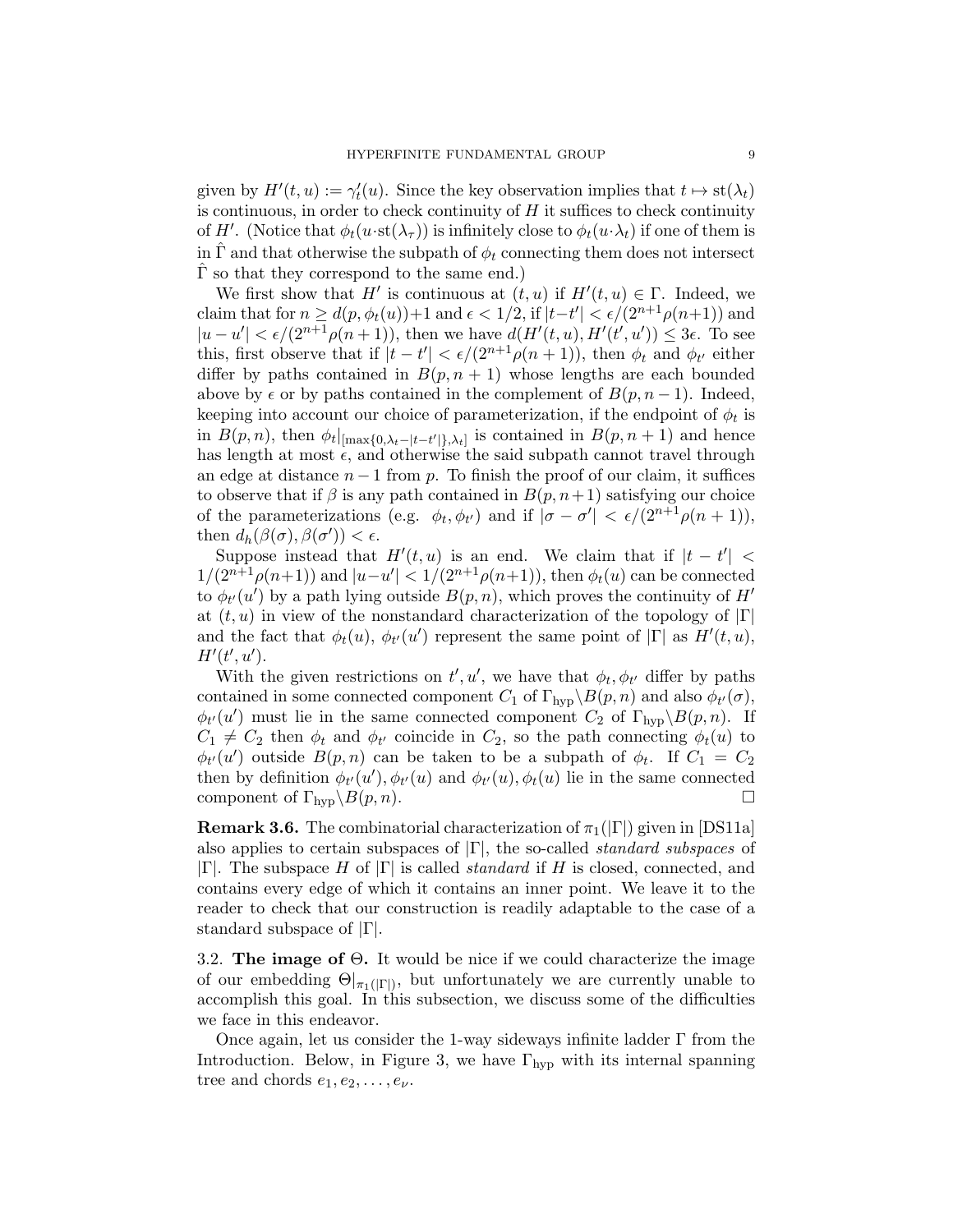

#### FIGURE 3

The question we face is which internal words are in the image of the embedding  $\Theta : \pi_1(|\Gamma|) \to \pi_1(\Gamma_{\text{hyp}})$ ? Here is a word that is in the image of this embedding:  $e_1e_2\cdots e_{\nu}$ . Indeed, this word arises from the loop  $\alpha$  that travels down the bottom edge of the ladder to the unique end and then returns along the top edge of the ladder. However, here is a word that is not in the image of the embedding:  $e_1e_2 \cdots e_{\nu-1}$ . Indeed, in some sense, this word should result from the same loop that gave rise to  $e_1e_2 \cdots e_{\nu}$ , but it is impossible for the standard loop to "stop" at  $e_{\nu-1}$  and continue upwards. More generally, for any  $\eta \in \mathbb{N}^* \setminus \mathbb{N}$  with  $\eta < \nu$ , the word  $e_1e_2 \cdots e_\eta$  should not be in the image of the embedding.

We also need to ensure that words representing "loops at infinity" are not in the image of our embedding. For example, consider the word

$$
e_1e_2\cdots e_{\nu-1}e_{\nu}e_{\nu-1}^{-1}\cdots e_2^{-1}e_1^{-1}.
$$

Indeed, if this word arose from some loop  $\alpha$ , then by transfer,  $\alpha$  would have made a loop at some finite stage  $n \in \mathbb{N}$  and the image of [ $\alpha$ ] under our embedding would have been  $e_1e_2 \cdots e_{n-1}e_ne_{n-1}^{-1} \cdots e_2^{-1}e_1^{-1}$ . With these hurdles in mind, we pose the following

**Question 3.7.** What is the image of the embedding  $\Theta : \pi_1(|\Gamma|) \to \pi_1(\Gamma_{\text{hyp}})$ ?

## 4. Connection to the results in [DS11a]

4.1. Embedding into an inverse limit of free groups. In this subsection, we observe that  $\Theta : \pi_1(|\Gamma|) \to \pi_1(\Gamma_{\rm hyp})$  factors through an injective  $\text{map } \Psi : \pi_1(|\Gamma|) \to \lim_{n \to \infty} F_n$  for certain finitely generated free groups  $F_n$ . For  $n \in \mathbb{N}$ , set  $\theta_n : \Gamma \to \Gamma_n$  to be the map collapsing each connected component of  $\Gamma \setminus \check{B}(p,n)$  to a point. Set  $F_n := \pi_1(\Gamma_n)$ . There are natural continuous maps  $\rho_n^m : \Gamma_m \to \Gamma_n$  when  $m \geq n$ , so that  $\{F_n\}$  is an inverse system of groups. By Lemma 3.1, we have a continuous extension of  $\theta_n$  to a map  $\theta_n : |\Gamma| \to \Gamma_n$  satisfying  $\theta_n = \rho_n^m \circ \theta_m$  whenever  $m \geq n$ . We thus have a map  $\Psi : \pi_1(|\Gamma|) \to \varprojlim F_n.$ 

Suppose we choose our nonstandard extension  $\Gamma^*$  to be  $\Gamma^{\mathbb{N}}/\mu$  for some non-principal ultrafilter  $\mu$  on N, and choose  $\nu = [(\text{id} : \mathbb{N} \to \mathbb{N})]_{\mu}$ . Then  $\Gamma_{\rm hyp} = \prod_{\mu} \Gamma_n$ . Consequently,  $\pi_1(\Gamma_{\rm hyp}) = \prod_{\mu} F_n$ . Now consider the map  $\Phi: \varprojlim F_n \to \prod_\mu F_n$  given by  $\Phi((x_n)) = [(x_n)]_\mu$ . Then  $\Phi$  is injective: if  $x_n = y_n$   $\mu$ -a.e., then since  $\mu$  is nonprincipal,  $x_n = y_n$  for infinitely many n. Since  $(x_n), (y_n) \in \varprojlim F_n$ , it follows that  $x_n = y_n$  for all n.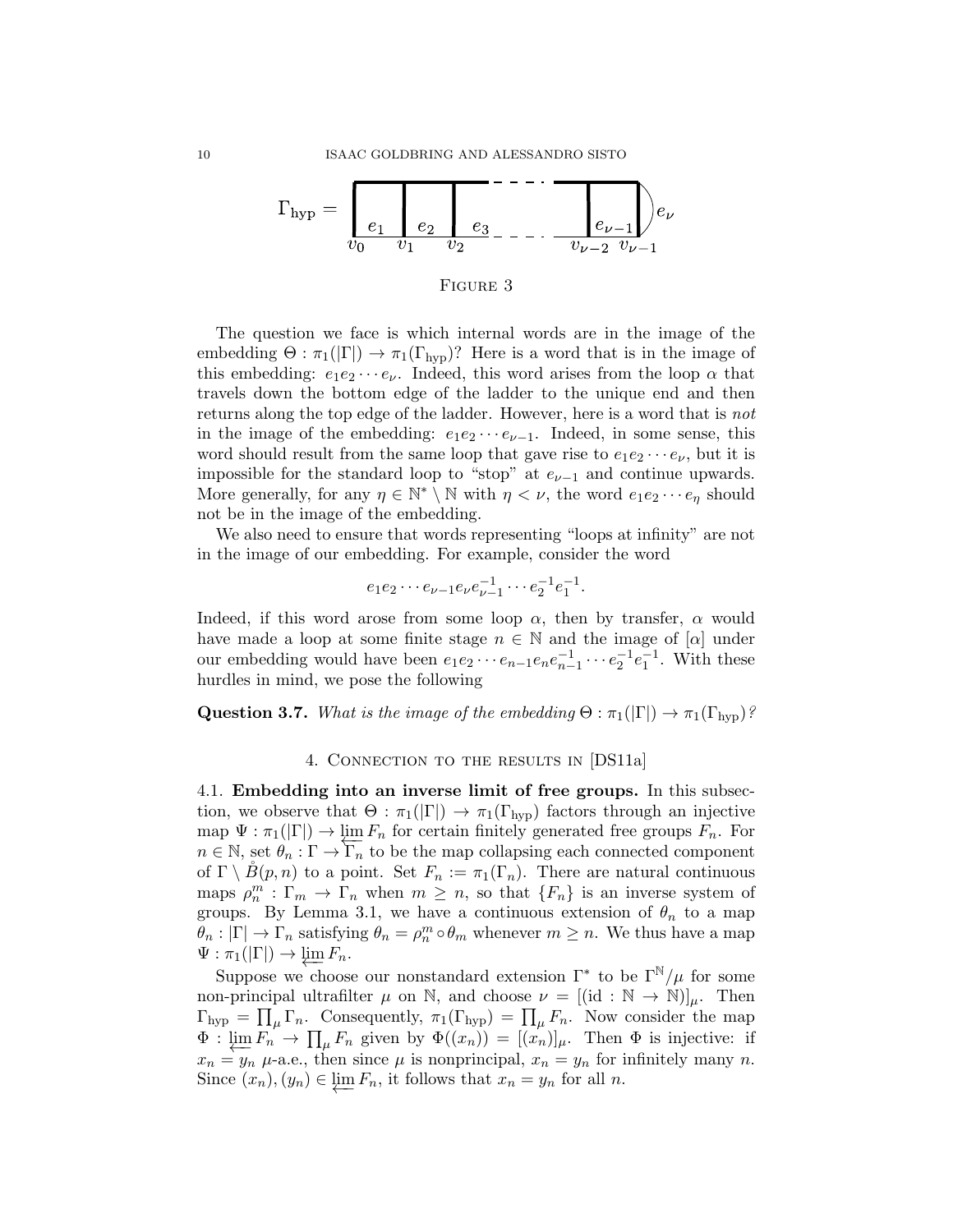We leave it to the reader to check that  $\Theta = \Phi \circ \Psi$ . It follows that  $\Psi$  is injective.

4.2. The Standard Description of  $\pi_1(|\Gamma|)$ . After seeing an initial draft of this article, Diestel asked us whether we could recover the main theorem of [DS11a], namely Theorem 15. After some further effort, we can indeed accomplish this. First, let us briefly describe the content of Theorem 15. Fix a topological spanning tree T of  $|\Gamma|$ , namely an arc-connected, closed subspace of  $|\Gamma|$  that does not contain any circle (that is, homeomorphic image of S 1 ) and which contains every edge of which it contains an interior point. We let  $\{e_i : i \in \mathbb{N}\}\$ enumerate the chords of T, namely the edges of  $\Gamma$  not in T, equipped with a fixed orientation. (We may assume that there are infinitely many chords, for otherwise  $|\Gamma|$  is homotopy equivalent to a finite graph and there is nothing to prove.)

Given a loop  $\alpha$  in  $|\Gamma|$  based at p, one can consider the trace of  $\alpha$  on the chords, giving a countable "word"  $w_{\alpha}$ , which should be viewed as a function from some countable linearly ordered set S to the set  $A := \{e_i^{\pm 1} : i \in \mathbb{N}\}.$ The authors of [DS11a] define a suitable notion of reduction of words and prove that every word w reduces to a unique reduced word  $r(w)$ . They let  $F_{\infty}$  denote the set of reduced words and endow it with the obvious group multiplication (namely  $r(w) \cdot r(w')$  is the unique reduced word associated to the concatenation of w and w'). They prove that if  $\alpha$  and  $\beta$  are homotopic loops based at p, then  $r(w_0) = r(w_0)$ , whence they obtain a map  $[\alpha] \mapsto r(w_\alpha) : \pi_1(|\Gamma|) \to F_\infty$ . Furthermore, they prove that this map is injective and characterize the image of this map as precisely the set of words whose monotonic subwords converge (we will explain this terminology later in the next subsection). They then show that  $F_{\infty}$  embeds into an inverse limit of finitely generated free groups by mapping  $r(w)$  to the family  $(r(w | I))_{I \subset S}$  finite. They characterize the image of this latter embedding as the set of elements of the inverse limit such that each letter appears only finitely often. As we remarked in the introduction, this latter embedding is purely algebraic and the nonstandard set-up has nothing to say about this portion of the theorem.

By far the hardest part of the paper [DS11a] is their Lemma 14, which shows that if  $r(w_\alpha) = \emptyset$  for a loop  $\alpha$  based at p, then  $\alpha$  is nullhomotopic, implying the injectivity of the map  $\pi_1(|\Gamma|) \to F_\infty$ . In what follows, we use our framework to give another proof of Lemma 14. Our proof is significantly shorter than the standard proof, which is 14 pages in length.

4.3. Recovering The Standard Description. We let  $\Lambda'$  be the (possibly non-simplicial) internal graph obtained collapsing the internal connected components of  $T^* \setminus \overset{\circ}{B}(p,\nu)$  to points. Also, let  $\Lambda$  be the (simplicial) graph obtained collapsing loops in  $\Lambda'$  to points and identifying pairs of edges with the same endpoints. We let  $\varphi : |\Gamma|^* \to \Lambda$  be the natural internally continuous map. Also, we let  $T' = \varphi(T^*)$ , and we remark that T' is an internal tree.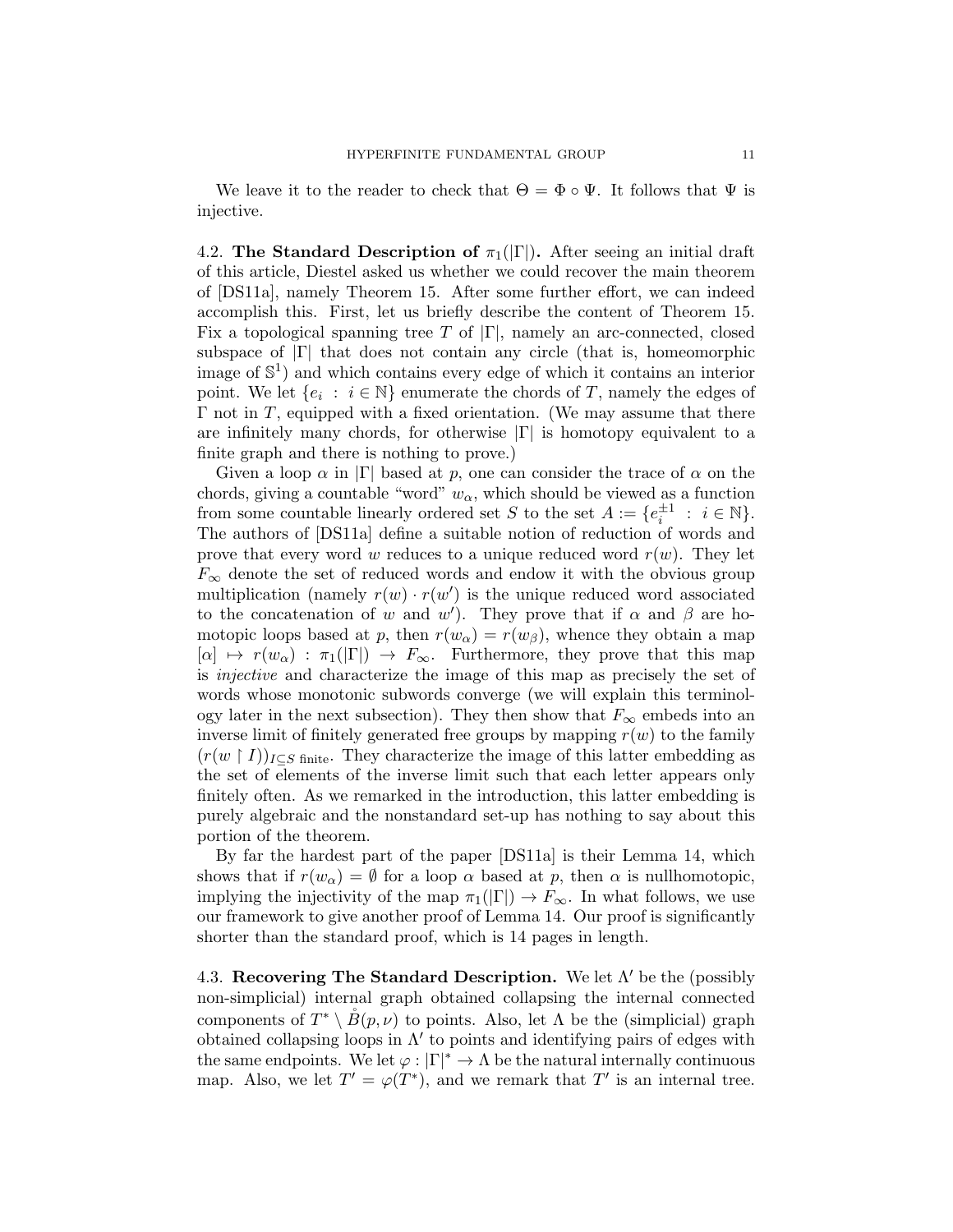Notice that if e is a chord of  $T^*$ , then either  $\varphi$  maps e to a vertex in  $\Lambda$  or else it maps  $e$  to a chord of  $T'$ .

**Lemma 4.1.** Given any chord e of  $T^*$  so that  $\varphi(e)$  is a chord of  $T'$ , there are only hyperfinitely many chords  $e'$  of  $T^*$  with  $\varphi(e) = \varphi(e')$ .

*Proof.* If not, there are two connected components  $T_1, T_2$  of  $T^* \setminus \overset{\circ}{B}(p, \nu)$ that are connected by more than hyperfinitely many edges. By transfer, there would then exist an integer n and two connected components  $T_1, T_2$ of  $T \setminus B(p, n)$  connected by infinitely many edges. But then we would have that  $T_1$  and  $T_2$  contain infinite rays that converge to the same end, so they were not different connected components after all.

Let  $\theta : |\Gamma|^* \to \Gamma_{\text{hyp}}$  be as in Section 3. Observe that  $\theta$  factors as  $\theta = \psi \circ \varphi$ , where  $\psi : \Lambda \to \Gamma_{\text{hyp}}$  maps the point of  $\Lambda$  corresponding to the internal connected component C of  $T^* \setminus \overset{\circ}{B}(p, \nu)$  to the internal connected component of  $|\Gamma|^* \setminus \overset{\circ}{B}(p,\nu)$  containing C. Since  $\theta$  is  $\pi_1$ -injective, it follows that  $\varphi$  is  $\pi_1$ -injective (Corollary 3.5).

**Proposition 4.2** ([DS11a], Lemma 14). Suppose that  $\alpha : [0,1] \rightarrow |\Gamma|$  is such that  $w_{\alpha}$  reduces to the empty word. Then  $\alpha$  is nullhomotopic.

*Proof.* Set  $w := w_\alpha$  and say  $w : S \to A$ , where S is some countable, linearly ordered set. Let  $S_0 \subseteq S$  be the set of all  $s \in S$  so that  $\phi(w(s))$  is a chord of  $T'$ . Notice that S is hyperfinite because of the hyperfiniteness of  $\Lambda$ , Lemma 4.1 and the fact that for each  $e \in A$  there can be only hyperfinitely many  $s \in S$  so that  $w(s) = a$ . We have a reduction R of w to the empty word, whence  $R^*$  is an internal reduction of  $w^*$  to the empty word. By (1) on page 8 of [DS11a], we can restrict such reduction to an internal reduction of  $w^* \restriction S_0$  to the empty word. Since  $w^* \restriction S_0$  is a hyperfinite word,  $w^*$  |  $S_0$  internally reduces (in the usual sense) to the empty word. But then, considering the trace of  $\varphi(\alpha)$  on the chords of T', we see that  $\varphi(\alpha)$  is internally nullhomotopic. Therefore,  $\alpha$  is nullhomotopic.  $\Box$ 

We now proceed to prove the other difficult part of Theorem 15, namely the part which characterizes the image of the embedding  $\pi_1(|\Gamma|) \to F_{\infty}$ . To explain this, we need some terminology. First, given a word  $w : S \to A$ , we say that a subword  $w \restriction S' : S' \to A$  is monotonic if S' is infinite and we can write  $S' := \{s_0, s_1, s_2, \ldots, \}$  where either  $s_0 < s_1 < s_2 < \cdots$  or  $s_0 > s_1 > s_2 > \cdots$ . We say that the monotonic subword  $w \restriction S'$  of w *converges* if there exists an end end(r) of  $|\Gamma|$  such that, whenever we choose  $x_n \in w(s_n)$ , the sequence  $(x_n)$  converges to end(*r*). It is very easy to see that, for any loop  $\alpha$  in  $|\Gamma|$  based at p, every monotonic subword of the word  $w_{\alpha}$  converges.

**Proposition 4.3** (Part of [DS11a], Theorem 15). Suppose that the word  $w : S \to A$  has the property that all its monotonic subwords converge. Then there exists a loop  $\alpha$  so that  $w = w_{\alpha}$ .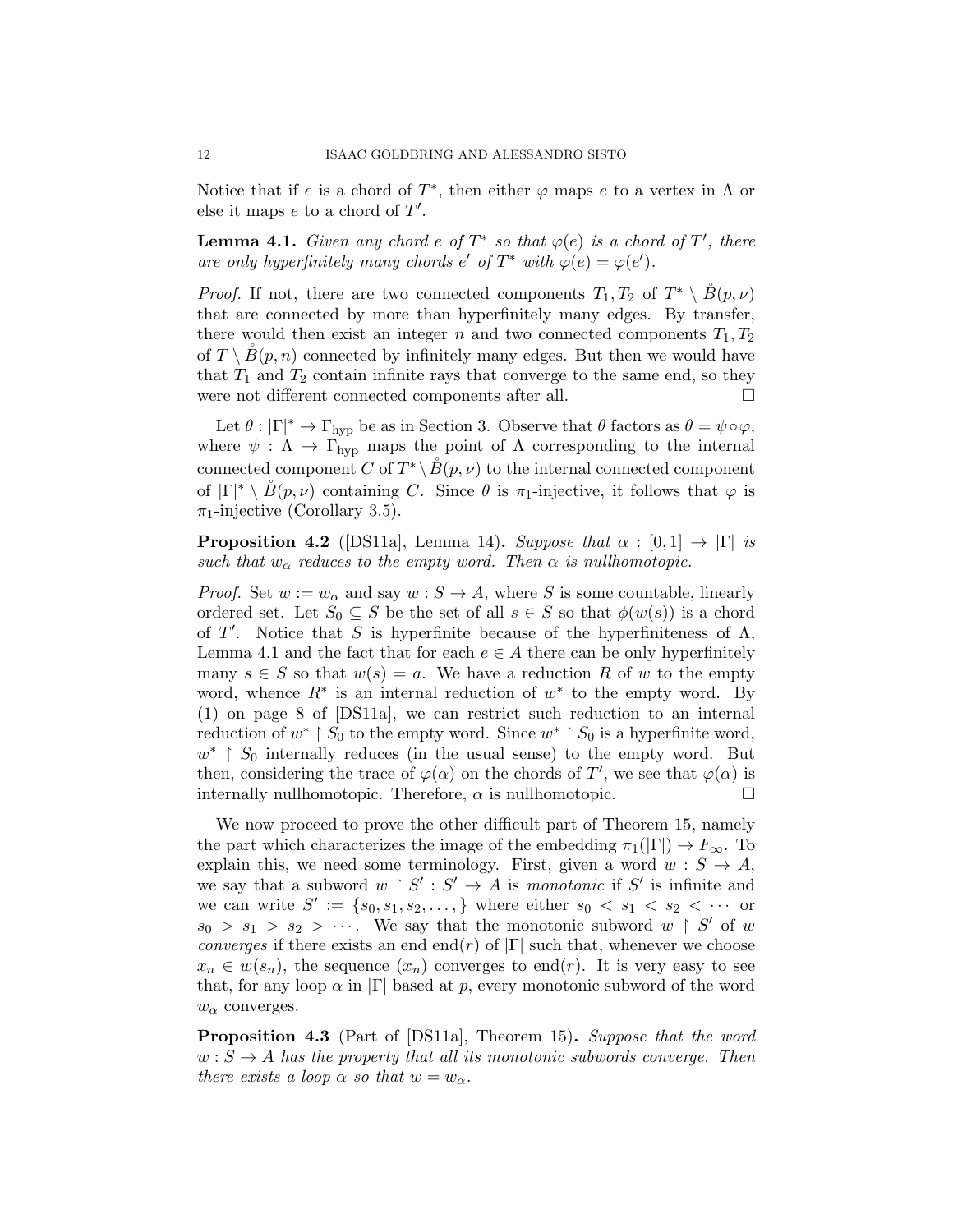*Proof.* We fix  $\Lambda$  and  $T'$  as above. As in the proof of the previous proposition, we consider the hyperfinite word  $w^*$  |  $S_0$ , where  $S_0 \subseteq S$  is the set of all  $s \in S$ so that  $\phi(w(s))$  is a chord of T'. As in the case of finite graphs,  $w^* \restriction S_0$ corresponds to an internal loop  $\beta$  in  $\Lambda$  based at p obtained by alternately concatenating chords of T' (given by  $\varphi(e)$  for e running through the letters of  $w^*$  |  $S_0$ ) and injective paths in  $T'$ .

Claim:  $\beta$  crosses each edge of  $\Gamma \subseteq \Lambda$  finitely many times.

For the moment, suppose that the Claim holds. As we have done several times, we consider  $\rho : \mathbb{N}^* \to \mathbb{N}^*$ , where  $\rho(\xi)$  is the the number of edges at distance at most  $\xi$  from the basepoint p that  $\beta$  crosses, counted with multiplicity. The claim implies that  $\rho(n) \in \mathbb{N}$  for  $n \in \mathbb{N}$ . We then reparameterize  $\beta$  in such a way that intervals in its domain corresponding to crossing an edge at distance  $\xi$  have length  $2^{-\xi} \rho(\xi)$  (and such crossings are performed linearly). Consider the path  $\alpha$  defined by  $\alpha(t) = \text{st}(\beta(t))$  if  $\text{st}(\beta(t))$  is defined, while  $\alpha(t)$  is the end corresponding to  $\psi(\beta(t))$  otherwise (we are using Lemma 3.3). Arguments identical to those earlier in the paper show that  $\alpha$ is a loop in  $|\Gamma|$  based at p and that  $w = w_\alpha$ , as we desired.

**Proof of Claim:** We must show that  $\beta$  crosses e finitely many times. This is easily seen to be the case if  $e = \varphi(e_0)$  is a chord of T (notice that  $e_0$  is unique). Indeed, we then have that  $e_0$  and  $e_0^{-1}$  appear only finitely many times in  $w$ , for otherwise, by Ramsey's theorem, there would exist a monotonic subword  $w \restriction S'$  of w such that  $w(s) \in \{e_0, e_0^{-1}\}\$ for all  $s \in S'$ ; it is clear that  $w \restriction S'$  does not converge. Consequently,  $e_0$  and  $e_0^{-1}$  appear in  $w^*$  |  $S_0$  only finitely many times, whence  $\beta$  crosses e only finitely many times.

We now suppose that  $e \in T$  and further suppose, towards a contradiction, that e is crossed infinitely many times by  $\beta$ . First observe that  $T' \setminus \mathring{e}$  has two components, say  $T_1$  and  $T_2$ . For later purposes, notice that  $\varphi$  maps the connected components of  $T^* \setminus e$  to  $T_1$  and  $T_2$ . Given a chord of  $T'$ , we will say it is of type  $(i, j)$ , where  $i, j \in \{1, 2\}$ , if its initial point is in  $T_i$  and its final point is in  $T_j$ . Moreover, we say that a chord c of  $T^*$  is of type  $(i, j)$  if  $\varphi(c)$  is a chord of T' of type  $(i, j)$ . We can then find a hyperfinite sequence  $s_0, s_1, \ldots, s_{\xi}$ , where  $s_i \in S^*$  and  $\xi > \mathbb{N}$ , so that going in T' from the final point of  $\varphi(w(s_i))$  to the initial point of  $\varphi(w(s_{i+1}))$  requires crossing e, whence  $w(s_i)$  is of type  $(*, k)$  and  $w(s_{i+1})$  is of type  $(l, \dagger)$ , where  $k \neq l$ . Notice that going in  $T^*$  from the final point of  $w(s_i)$  to the initial point of  $w(s_{i+1})$  also requires crossing e. Indeed, if the unique path in  $T^*$  connecting the final point of  $w(s_i)$  to the initial point of  $w(s_{i+1})$  did not pass through e, then after applying  $\varphi$ , we would see that, since  $\varphi$  acts identically on  $\Gamma$ , the unique path in  $T'$  connecting the final point of  $w(s_i)$  to the initial point of  $w(s_{i+1})$  does not pass through e. It remains to note that the unique paths in  $T^*$  and  $T'$  connecting the final point of  $w(s_i)$  to the initial point of  $w(s_{i+1})$ agree on Γ.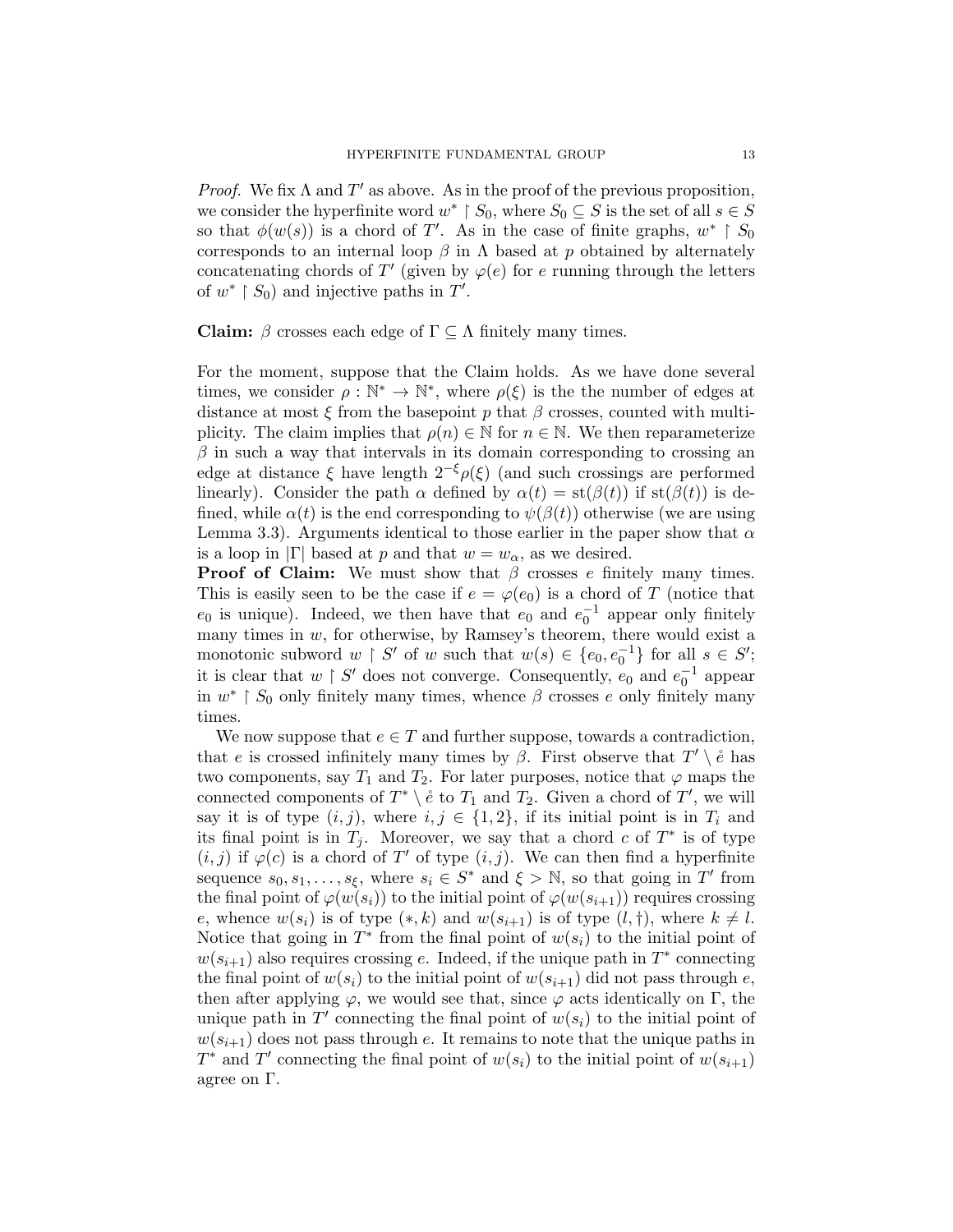We say that a subword of  $w(s_0)w(s_1)\cdots w(s_{\ell})$  is uniform if either every  $w(s_i)$  has type  $(1, 2)$  or every  $w(s_i)$  has type  $(2, 1)$ , and we say that it is alternating if whenever  $w(s_i)$  is of type  $(1, 1)$  (resp.  $(2, 2)$ ), then  $w(s_{i+1})$  is of type  $(2, 2)$  (resp.  $(1, 1)$ ).

We claim that there is an infinite, hyperfinite subword of  $w(s_0)w(s_1)\cdots w(s_\ell)$ that is either uniform or alternating. Indeed, either the subword consisting of chords of type  $(1, 2)$  is infinite or the subword consisting of chords of type (2, 1) is infinite, or else the subword obtained by removing all chords of type  $(1, 2)$  and  $(2, 1)$  is infinite and hyperfinite. We may thus suppose that  $w(s_0)w(s_1)\cdots w(s_{\xi})$  is either uniform or alternating.

Thus, by transfer, there exist arbitrarily long finite subwords  $w \restriction S'$  that are either uniform for e or alternating for e. If we have arbitrarily long finite uniform subwords, then we have an infinite uniform subword obtained by taking the union of the finite subwords. After applying Ramsey's theorem, we have an infinite, monotonic subword of  $w$  such that all letters correspond to an edge with an endpoint in  $T_1$  and an endpoint in  $T_2$ . Such a subword does not converge to an end as every end has a neighborhood that is disjoint from one of the components of  $T \setminus \hat{e}$  (for otherwise T contains a circle).

Suppose instead that we have arbitrarily long finite alternating subwords. Let  $S_1 \subseteq S$  be the set of all  $s \in S$  so that  $w(s)$  has type either  $(1,1)$ or  $(2, 2)$ , and let  $S'_1$  be the set of all maximal intervals of  $S_1$  that do not contain any s with  $w(s)$  of type  $(2, 2)$ . It is readily checked that  $S'_1$  inherits a total order from  $S_1$ . Also, under our assumption on alternating subwords, it is infinite. In particular, by Ramsey's theorem, there exists a monotonic subword  $w \upharpoonright \{s'_0, \dots\}$  so that for each letter  $s'_i$  we have that  $w(s'_i)$  has type  $(1, 1)$ , and between  $s'_i$  and  $s'_{i+1}$  there exists some element of S of type  $(2, 2)$ . By inserting such elements once again we find a monotonic subword of  $w$ such that there are infinitely many endpoints of chords in  $T_1$  and infinitely many endpoints of chords in  $T_2$ , and we can conclude as above.  $\Box$ 

## 5. Applications

5.1.  $\pi_1$ -injectivity. Both of the applications in this subsection rely on applying the transfer principle to the following

**Fact 5.1.** If  $\Gamma^1$  is a connected subgraph of the finite, connected graph  $\Gamma^2$ , then the natural map  $\pi_1(\Gamma^1) \to \pi_1(\Gamma^2)$  is injective.

To see this, take a spanning tree  $T^1$  of  $\Gamma^1$  and extend it to a spanning tree  $T^2$  of  $\Gamma^2$ . Using these spanning trees in the combinatorial characterization of  $\pi_1(\Gamma^1)$  and  $\pi_1(\Gamma^2)$  yields the aforementioned result.

**Proposition 5.2.** For any locally finite graph  $\Gamma$ , the inclusion  $\Gamma' \to |\Gamma|$  is  $\pi_1$ -injective for every subgraph  $\Gamma'$  of  $\Gamma$ .

*Proof.* Let  $\alpha$  be a non-trivial loop in Γ'. Then  $\alpha$  is non-trivial in a finite connected subgraph  $\Delta$  of  $\Gamma$ . Hence  $\theta(\alpha) = \alpha$  is non-trivial in  $\Delta^*$  and we can conclude because the inclusion  $\Delta^* \to \Gamma_{\text{hyp}}$  is  $\pi_1$ -injective by Fact 5.1.  $\Box$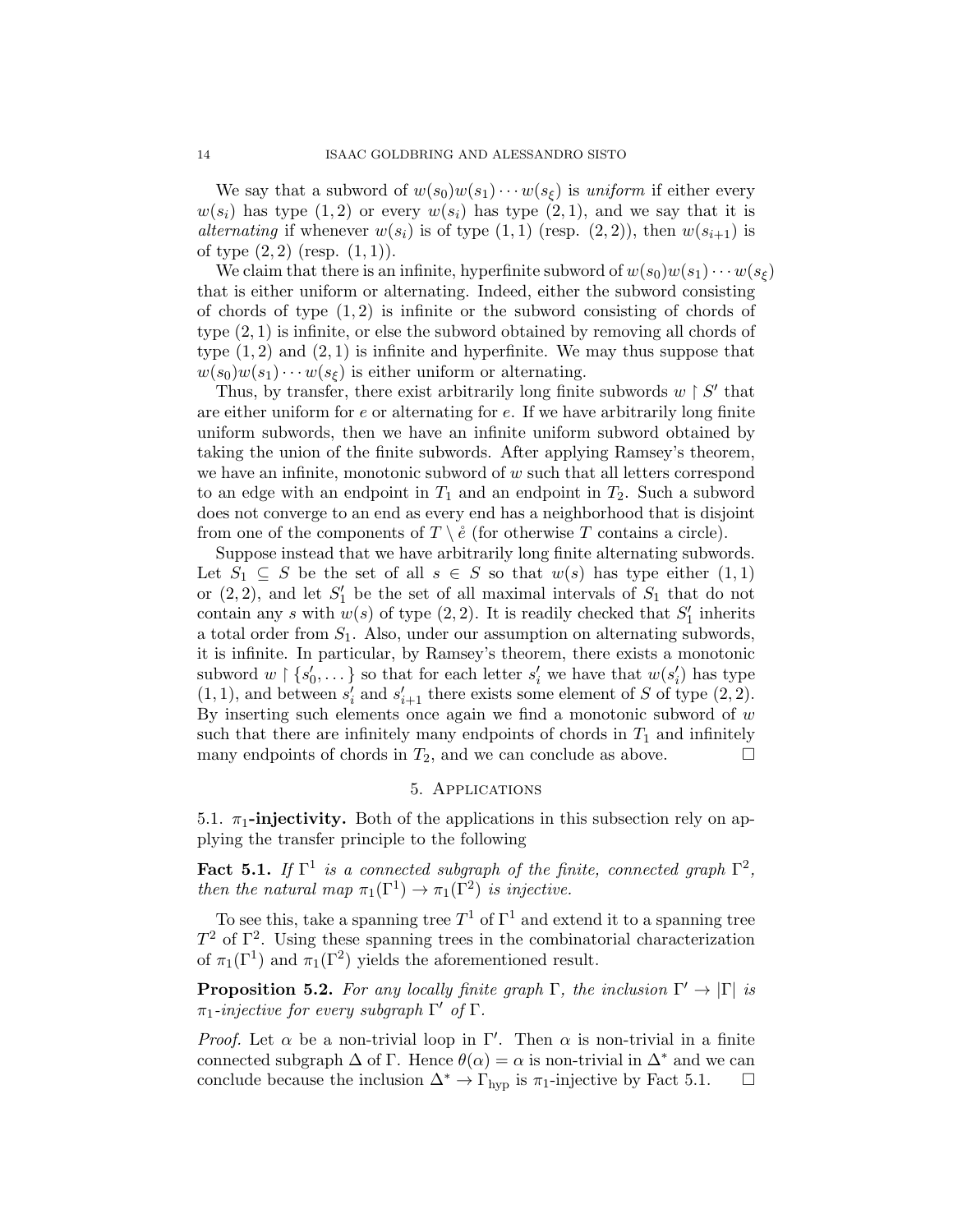**Proposition 5.3** ([DS11a], Corollary 16). Suppose that  $\Gamma^1$  is a connected subgraph of the locally finite, connected graph  $\Gamma^2$ . Then the inclusion  $\iota$ :  $\Gamma^1 \to \Gamma^2$  induces an injective map  $\iota_* : \pi_1(|\Gamma^1|) \to \pi_1(|\Gamma^2|)$ .

*Proof.* Let  $\{\Delta_i\}$  be the collection of all internally connected components of  $(\Gamma^1)^* \cap ((\Gamma^2)^* \backslash \mathring{B}_{\Gamma^2}(p,\nu)).$  Let  $\varphi : (\Gamma^1)^* \to \Lambda$  be the map that collapses each  $\Delta_i$  to a point and let  $\psi : \Lambda \to \Gamma^1_{\text{hyp}}$  be the map which further collapses the rest of the internal path components of  $(\Gamma^1)^* \setminus B_{\Gamma^1}(p,\nu)$  to points. Since  $\psi \circ \varphi = \theta_1$  (the usual collapsing map for  $(\Gamma^1)^*$ ), we see that  $\Phi | \pi_1(|\Gamma^1|)$  is injective. We have a natural map  $\iota_{\text{hyp}} : \Lambda \to \Gamma_{\text{hyp}}^2$  induced by  $\iota$ , namely  $\iota_{\text{hyp}}(\varphi(x)) = \theta_2(\iota(x))$ . This map satisfies  $(\iota_{\text{hyp}})_* \circ \Phi = \Theta_2 \circ \iota_*$  at the level of the fundamental groups, as can easily be checked. It thus suffices to show that  $\iota_{\text{hvp}}$  is  $\pi_1$ -injective. Towards this end, consider the graph  $\Lambda'$  obtained from  $\Lambda$  by identifying  $x, y \in \Lambda$  if  $\iota_{\text{hyp}}(x) = \iota_{\text{hyp}}(y)$ . Notice that if  $x \neq y$  and  $\iota_{\text{hyp}}(x) = \iota_{\text{hyp}}(y)$ , then x and y correspond to subgraphs  $\Delta_{i_x}, \Delta_{i_y}$  contained in the same connected component of  $({\Gamma}^2)^* \backslash \overset{\circ}{B}_{\Gamma^2}(p,\nu)$ . In particular,  $\Lambda'$  is obtained from  $\Lambda$  by identifying pairs of vertices, so that the natural map  $\Lambda \to \Lambda'$  is  $\pi_1$ -injective. Also,  $\Lambda'$  is a subgraph of  $\Gamma_{\rm hyp}^2$ , so that the conclusion follows from Fact 5.1.  $\Box$ 

We should remark that the proof of the preceding result appearing in [DS11a] uses the nontrivial fact that every closed, connected subspace of |Γ| is arc-connected; our proof avoids using this nontrivial result and is essentially an application of the transfer principle and our construction.

Notice that the proposition implies, as in [DS11a, Corollary 18], that  $\pi_1(|\Gamma|)$  is free is and only if every end has a contractible neighborhood (such ends are called *trivial*). Namely, if all ends are trivial, then  $|\Gamma|$  is homotopy equivalent to a finite graph, whereas if  $|\Gamma|$  contains a non-trivial end, then it contains a subgraph  $\Gamma'$  with exactly one non-trivial end. The compactification of  $\Gamma'$  is homotopy equivalent to the Hawaiian Earring and hence its fundamental group, which is contained in  $\pi_1(|\Gamma|)$ , is not free [CC00, Hig52].

5.2. Homology. Recall that the first homology group (with coefficients in  $\mathbb{Z}$ )  $H_1(G)$  of the group G is its abelianization, i.e. the quotient of G by the subgroup  $[G, G]$  generated by commutators of elements of G. The *commu*tator length of  $g \in G$  is defined to be infinite if  $g \notin [G, G]$ , while it is the minimal integer  $n$  so that  $g$  can be written as the product of  $n$  commutators if  $q \in [G, G]$ .

As usual, let  $\Gamma$  be a connected locally finite graph, and let  $\theta : |\Gamma|^* \to \Gamma_{\text{hyp}}$ be the map we defined in Section 3.

**Lemma 5.4.** If the loop  $\alpha$  is null-homologous, i.e. it represents  $0 \in H_1(\pi_1(|\Gamma|)),$ then  $\theta(\alpha)$  has finite commutator length as an element of  $\pi_1(\Gamma_{\text{hvo}})$ .

*Proof.* Let  $g \in \pi_1(|\Gamma|)$  be the element represented by  $\alpha$  and let  $f : G \rightarrow$  $H_1(G)$  be the natural map. If  $f(q) = 0$ , then we can write q as the product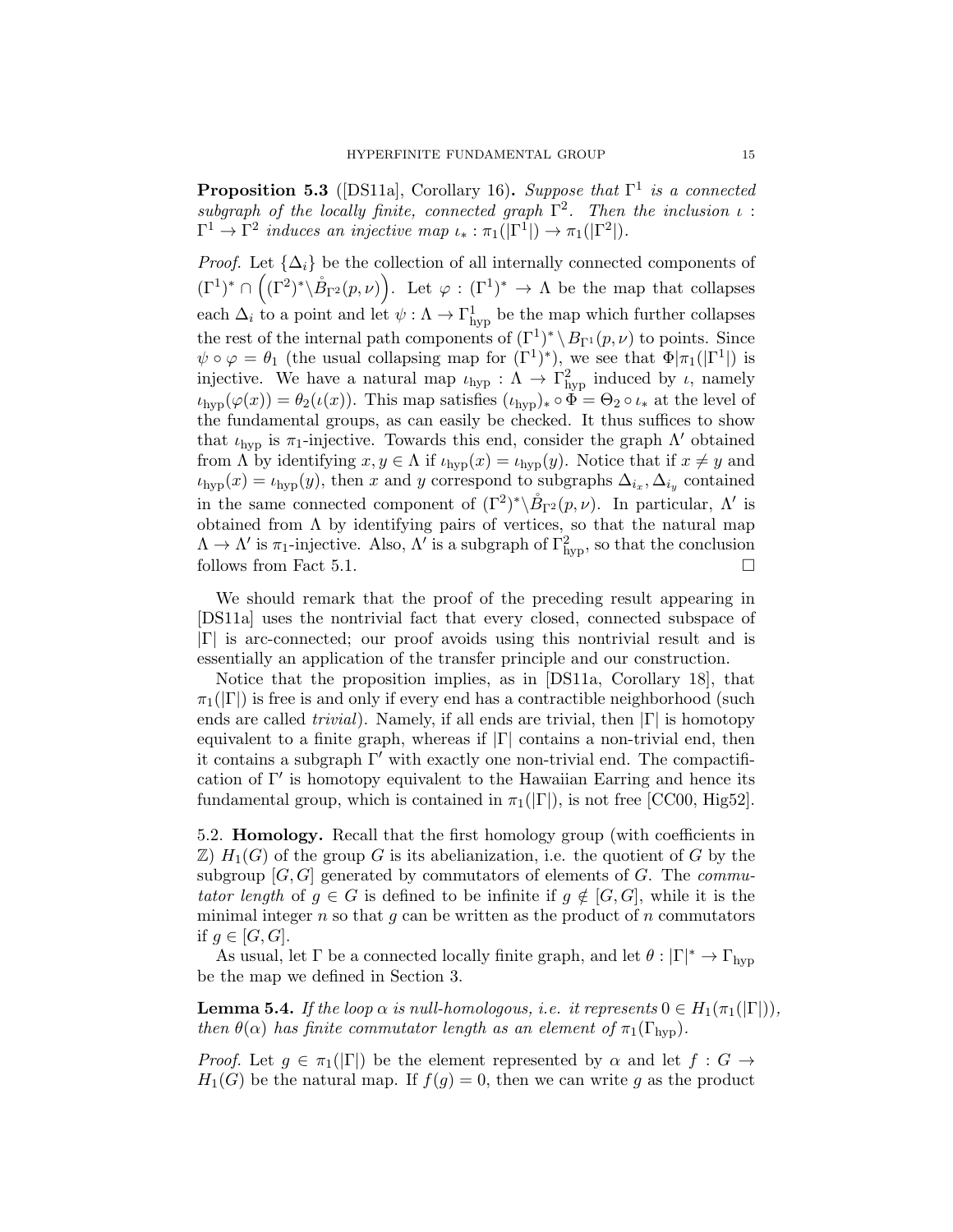of, say, n commutators. As  $\Theta$ :  $\pi_1(|\Gamma|) \to \pi_1(\Gamma_{\rm hvp})$  is a group homomorphism, we have that  $\Theta(g)$  can be written as a product of n commutators as well.  $\Box$ 

The lemma can be used to find "unexpected" non-null-homologous loops, as the commutator length of elements of a free group can be computed, see [GT79] and below. For example, it is shown in [DS10, Section 6] that, among others, the following loop  $\alpha$  in the infinite ladder, see Figure 4 below, is not null-homologous (this loop is the same as the loop  $\rho$  as in [DS12, Figure 5.3]). The reason why this is interesting, as explained in the introduction, is that the fact that this loop is not null-homologous implies that the usual singular homology for  $|\Gamma|$  is different from the topological cycle space of  $|\Gamma|$ .



FIGURE 4. The three parts of  $\alpha$ 

 $\alpha$  is based at  $v_0$ , travels through  $e_1, e_2, \ldots$  until it reaches the end, comes back at the top traveling in  $T$ , then loops around the first square in the clockwise direction, moves in  $T$ , loops around the second square and so on until it reaches the end. Then, it comes back at the top of the ladder staying in T. If the ladder was finite, an analogous loop would be null-homologous as, for each  $i$ , the sum of the exponents of the occurrences of  $e_i$  is 0.

Let us show that  $\alpha$  is not null-homologous using Lemma 5.4. First, let us recall how commutators length can be computed [GT79]. Let  $w$  be a word on the letters  $x_1^{\pm 1}, \ldots, x_n^{\pm 1}$  representing an element in the commutator subgroup of the free group with free basis  $x_1, \ldots, x_n$ . The sum of the exponents of each letter is 0, so that we can choose a *pairing*  $\mathcal P$  of occurrences of letters with opposite exponent. The *circle graph* associated to such a pairing is a circle  $C$  with vertices for each letter of  $w$  and appearing in the same cyclic order, together with edges  $\{e_i\}$  joining paired letters.

We can associate to such a graph a matrix  $M_p$  whose  $ij$ −th entry is 1 if  $e_i$ and  $e_j$  are linked, meaning that the endpoints of  $e_i$  lie in different connected components of  $C\setminus \partial e_j$ , and is 0 otherwise (diagonal elements are 0). It turns out that the commutator length of  $w$  is the minimum, over all pairings  $P$ , of rank $(M_{\mathcal{P}})/2$ , where  $M_{\mathcal{P}}$  is regarded as a matrix with coefficients in  $\mathbb{Z}/2\mathbb{Z}$ .

If we choose the spanning tree for  $\Gamma_{\text{hyp}}$  as in Figure 3, then  $\theta(\alpha)$  represents the word  $e_1 \dots e_{\nu} e_1^{-1} \dots e_{\nu}^{-1}$  (notice in particular that  $\theta(\alpha)$  is internally nullhomologous, as for each  $i$  the sum of the exponents of the occurrences of  $e_i$  is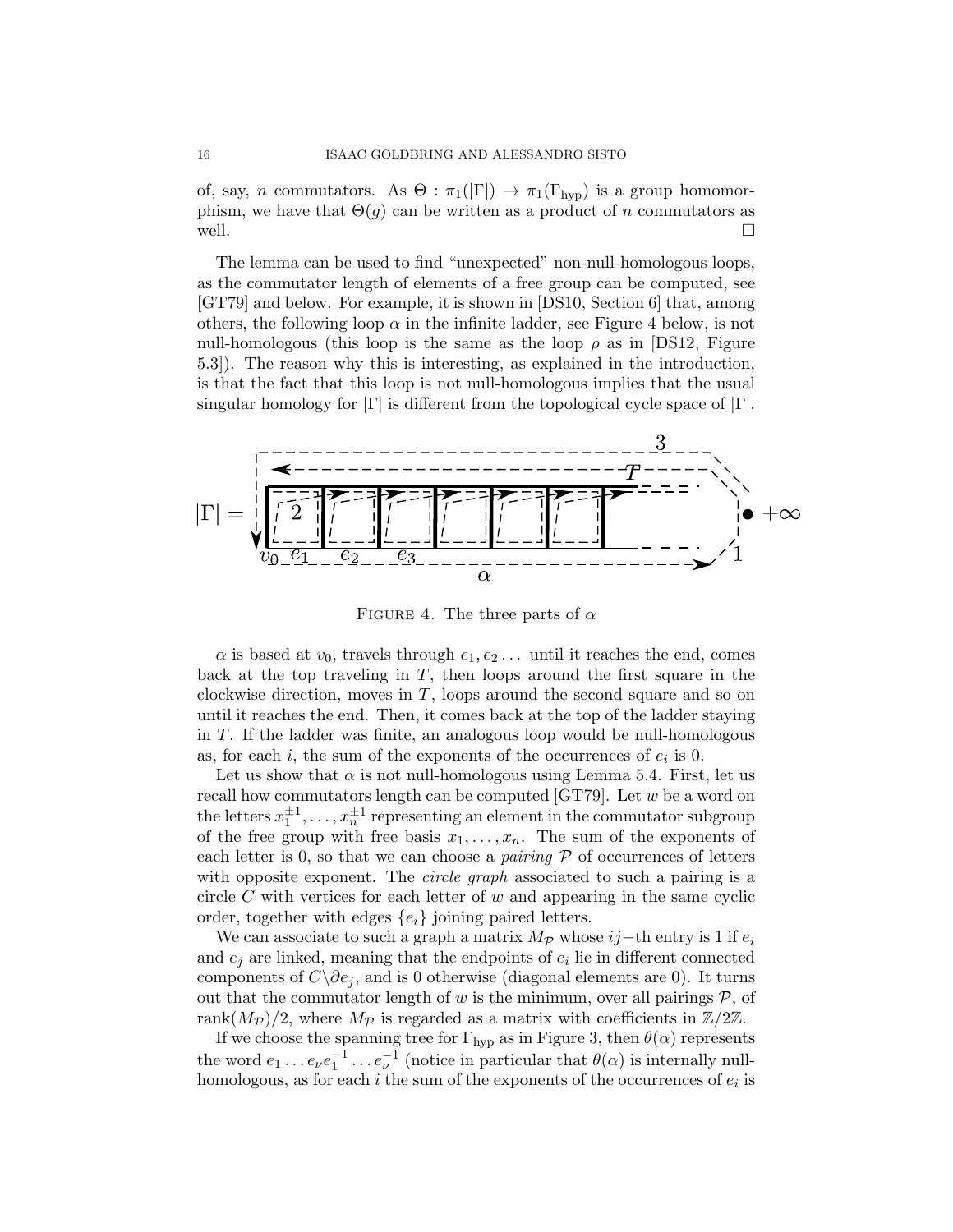

FIGURE 5. Circle graph associated to the unique pairing for  $w = x_1 x_2 x_3 x_1^{-1} x_2^{-1} x_3^{-1}$ 

0). It follows from the discussion above, in view of the fact that there is only one possible pairing, that the commutator length of such a word coincides with rank $(M_{\nu})/2$ , where  $M_{\nu}$  is the  $\nu \times \nu$  matrix whose diagonal elements are 0 and whose non-diagonal elements are 1. It is easy to show inductively that, for  $n \in \mathbb{N}$ , the matrix  $M_n$  defined analogously to  $M_{\nu}$ , regarded as a matrix with coefficients in  $\mathbb{Z}$ , has determinant  $(-1)^{n-1} \cdot (n-1)$  (subtracting from the first column of  $M_n$  the sum of the other columns divided by  $n-2$ yields a matrix where the only non-zero element in the first column is the top entry and is  $-(n-1)/(n-2)$ ). Consequently, if n is even, then the rank of  $M_n$  is n. If n is odd, then since  $M_{n-1}$  is a minor of  $M_n$ , we have that the rank of  $M_n$  is  $n-1$ . Thus, the commutator length of  $e_1 \cdots e_{\nu} e_1^{-1} \cdots e_{\nu}^{-1}$  is rank $(M_{\nu})/2 = |\nu/2| > \mathbb{N}$  and, by Lemma 5.4,  $\alpha$  is not null-homologous.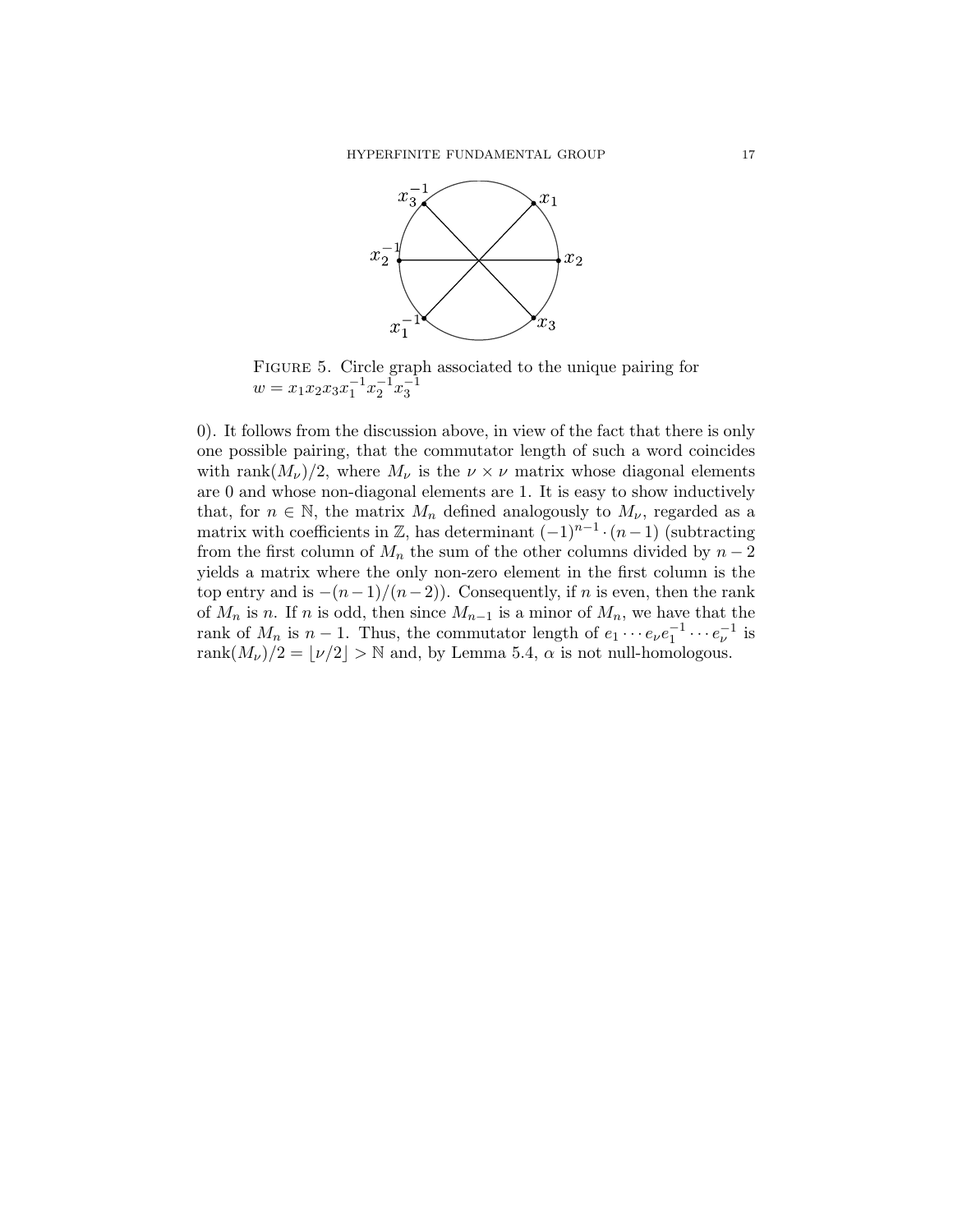## Remarks 5.5.

- (1) There are two versions of the topological cycle space, one with coefficients in  $\mathbb{Z}/2\mathbb{Z}$ , the other one with coefficients in  $\mathbb{Z}$ . According to [Die10a][DS10, Theorem 5], a loop  $\alpha$  gives rise to the trivial element of the topological cycle space if and only if it traverses every edge an even number of times in the first case, or it traverses every edge the same number of times in both directions in the second case. It is readily seen that this happens if and only if  $\theta(\alpha)$  is trivial in  $H_1(\Gamma_{\rm hyp}, \mathbb{Z}/2\mathbb{Z})$  in the first case, and in  $H_1(\Gamma_{\rm hyp}, \mathbb{Z})$  in the second case.
- (2) Observe that in the above argument, we did not use that  $\Theta$  was injective. This fact is compatible with the standard proof that  $\alpha$ is not nullhomologous appearing in [DS10] as the injectivity of the corresponding map  $\pi_1(|\Gamma|) \to F_\infty$  was not used either.
- (3) It is interesting to note that for any loop  $\alpha : [0,1] \to |\Gamma|$ , if  $\Theta(\alpha)$ is internally nullhomotopic, then  $\alpha$  is nullhomotopic, while the corresponding statement for homology is not true, as witnessed by the above discussion.
- (4) In [Die10b], a proof is given that the finite version of the loop  $\alpha$ discussed above (called  $\rho$  there) is nullhomologous. Their proof for the finite version is more topological than our algebraic proof and they remark "But we cannot imitate this proof for  $\rho$  and our infinite ladder L, because homology classes in  $H_1(|G|)$  are still finite chains: we cannot add infinitely many boundaries to subdivide  $\rho$  infinitely often." In our opinion, this kind of quote is exactly the kind of thought process that makes nonstandard methods so powerful.

### **REFERENCES**

- [BB11] Eli Berger and Henning Bruhn. Eulerian edge sets in locally finite graphs. Combinatorica, 31(1):21–38, 2011.
- [CC00] J. W. Cannon and G. R. Conner. The combinatorial structure of the Hawaiian earring group.  $Topology Appl., 106(3):225-271, 2000.$
- [CG05] Christophe Champetier and Vincent Guirardel. Limit groups as limits of free groups. Israel J. Math., 146:1–75, 2005.
- [Dav77] Martin Davis. Applied nonstandard analysis. pages xii+181, 1977. Pure and Applied Mathematics.
- [Die10a] Reinhard Diestel. Graph theory. 173:xviii+437, 2010.
- [Die10b] Reinhard Diestel. Locally finite graphs with ends: A topological approach, II. Applications. Discrete Math., 310(20):2750 – 2765, 2010.
- [Die11] Reinhard Diestel. Locally finite graphs with ends: a topological approach, I. Basic theory. Discrete Math., 311(15):1423–1447, 2011.
- [DK04] Reinhard Diestel and Daniela Kühn. On infinite cycles. I. Combinatorica, 24(1):69–89, 2004.
- [DS10] Reinhard Diestel and Philipp Sprüssel. The homology of a locally finite graph with ends. Combinatorica, 30(6):681–714, 2010.
- [DS11a] Reinhard Diestel and Philipp Sprüssel. The fundamental group of a locally finite graph with ends. Adv. Math., 226(3):2643–2675, 2011.